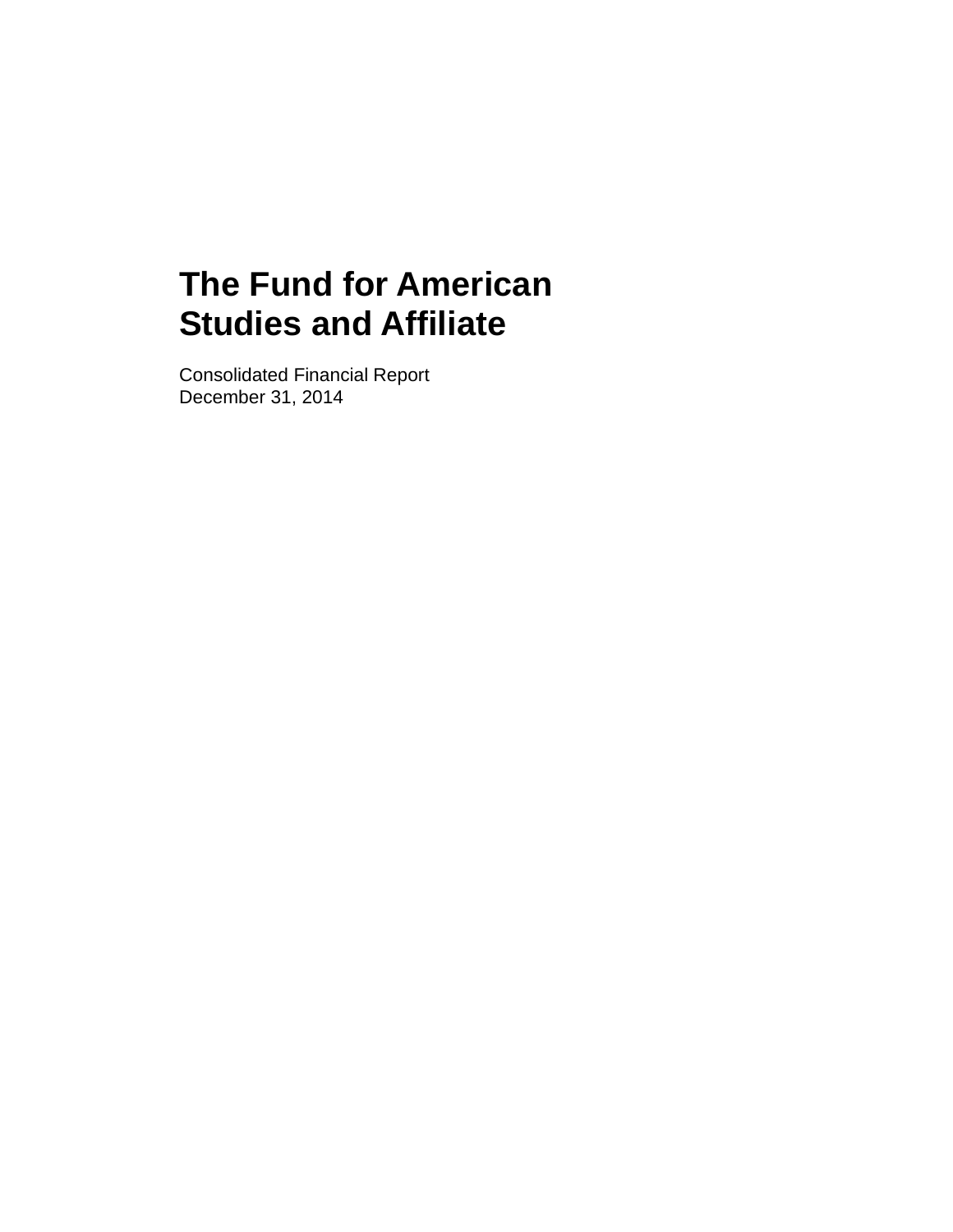## **Contents**

| $1 - 2$  |
|----------|
|          |
| 3        |
| 4        |
| $5-6$    |
| 7        |
| $8 - 17$ |
| 18       |
|          |
| 19       |
| 20       |
|          |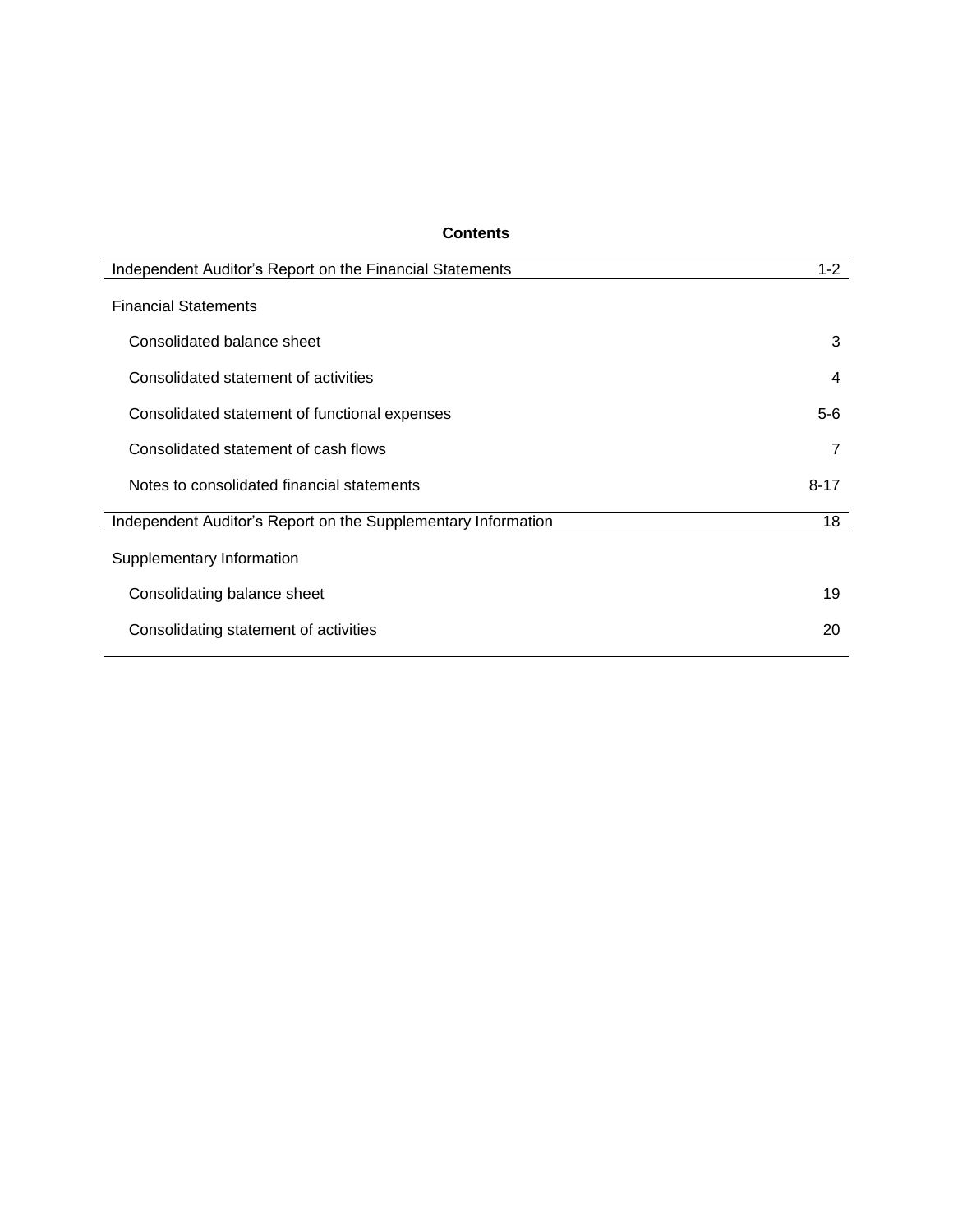

#### **Independent Auditor's Report**

To the Board of Trustees The Fund for American Studies Washington, D.C.

#### **Report on the Financial Statements**

We have audited the accompanying consolidated financial statements of The Fund for American Studies and Affiliate (the Fund) which comprise the consolidated balance sheet as of December 31, 2014, and the related consolidated statements of activities, functional expenses and cash flows for the year then ended, and the related notes to the consolidated financial statements.

#### **Management's Responsibility for the Consolidated Financial Statements**

Management is responsible for the preparation and fair presentation of these consolidated financial statements in accordance with accounting principles generally accepted in the United States of America; this includes the design, implementation, and maintenance of internal control relevant to the preparation and fair presentation of consolidated financial statements that are free from material misstatement, whether due to fraud or error.

#### **Auditor's Responsibility**

Our responsibility is to express an opinion on these consolidated financial statements based on our audit. We conducted our audit in accordance with auditing standards generally accepted in the United States of America. Those standards require that we plan and perform the audit to obtain reasonable assurance about whether the consolidated financial statements are free from material misstatement.

An audit involves performing procedures to obtain audit evidence about the amounts and disclosures in the consolidated financial statements. The procedures selected depend on the auditor's judgment, including the assessment of the risks of material misstatement of the consolidated financial statements, whether due to fraud or error. In making those risk assessments, the auditor considers internal control relevant to the entity's preparation and fair presentation of the consolidated financial statements in order to design audit procedures that are appropriate in the circumstances, but not for the purpose of expressing an opinion on the effectiveness of the entity's internal control. Accordingly, we express no such opinion. An audit also includes evaluating the appropriateness of accounting policies used and the reasonableness of significant accounting estimates made by management, as well as evaluating the overall presentation of the consolidated financial statements.

We believe that the audit evidence we have obtained is sufficient and appropriate to provide a basis for our audit opinion.

#### **Opinion**

In our opinion, the consolidated financial statements referred to above present fairly, in all material respects, the financial position of the Fund as of December 31, 2014, and the changes in their net assets and their cash flows for the year then ended in accordance with accounting principles generally accepted in the United States of America.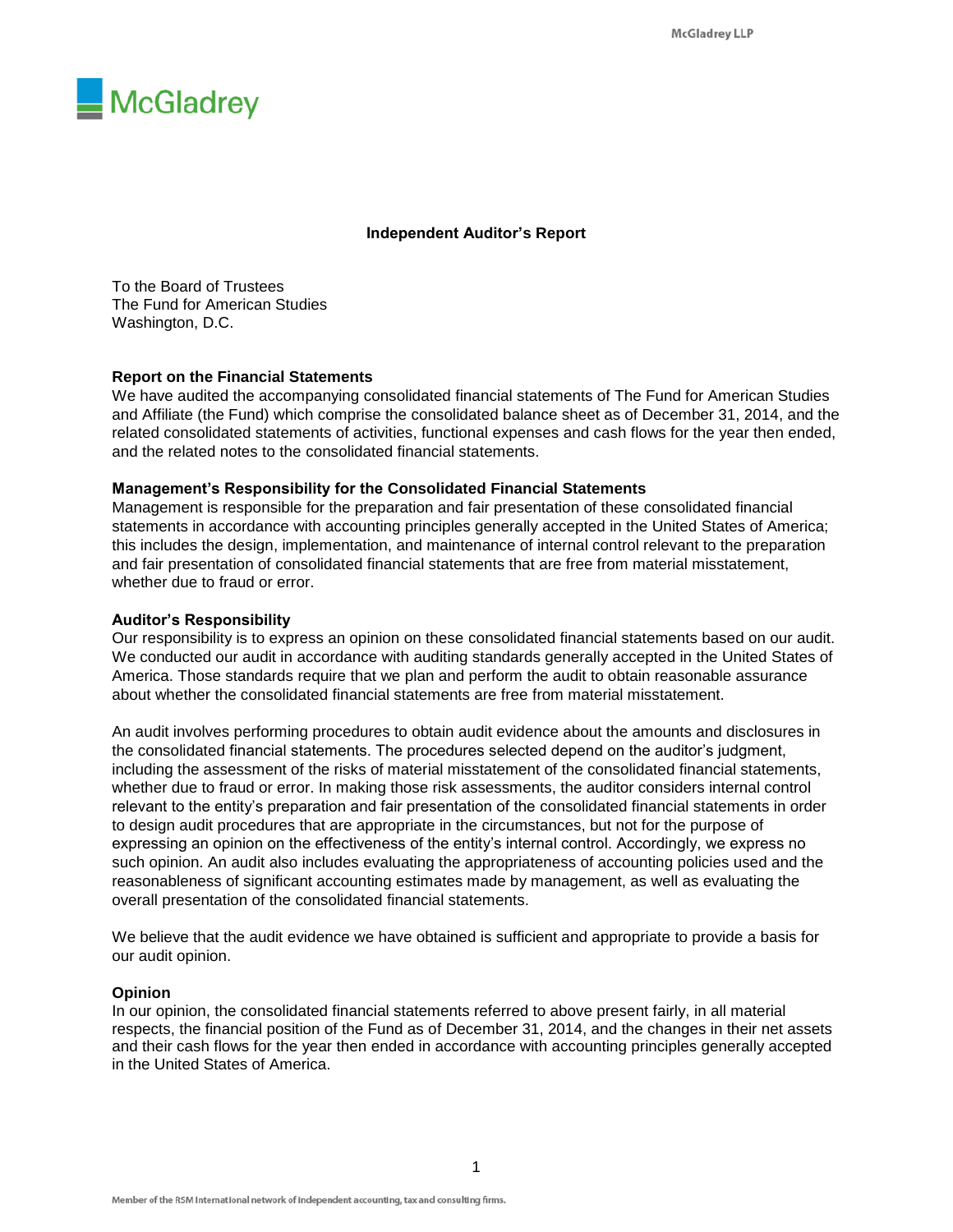#### **Report on Summarized Comparative Information**

We have previously audited the Fund's 2013 financial statements, and we expressed an unmodified audit opinion on those audited financial statements in our report dated June 17, 2014. In our opinion, the summarized comparative information presented herein as of and for the year ended December 31, 2013, is consistent, in all material respects, with the audited financial statements from which it has been derived.

McGladrey LLP

Washington, D.C. June 17, 2015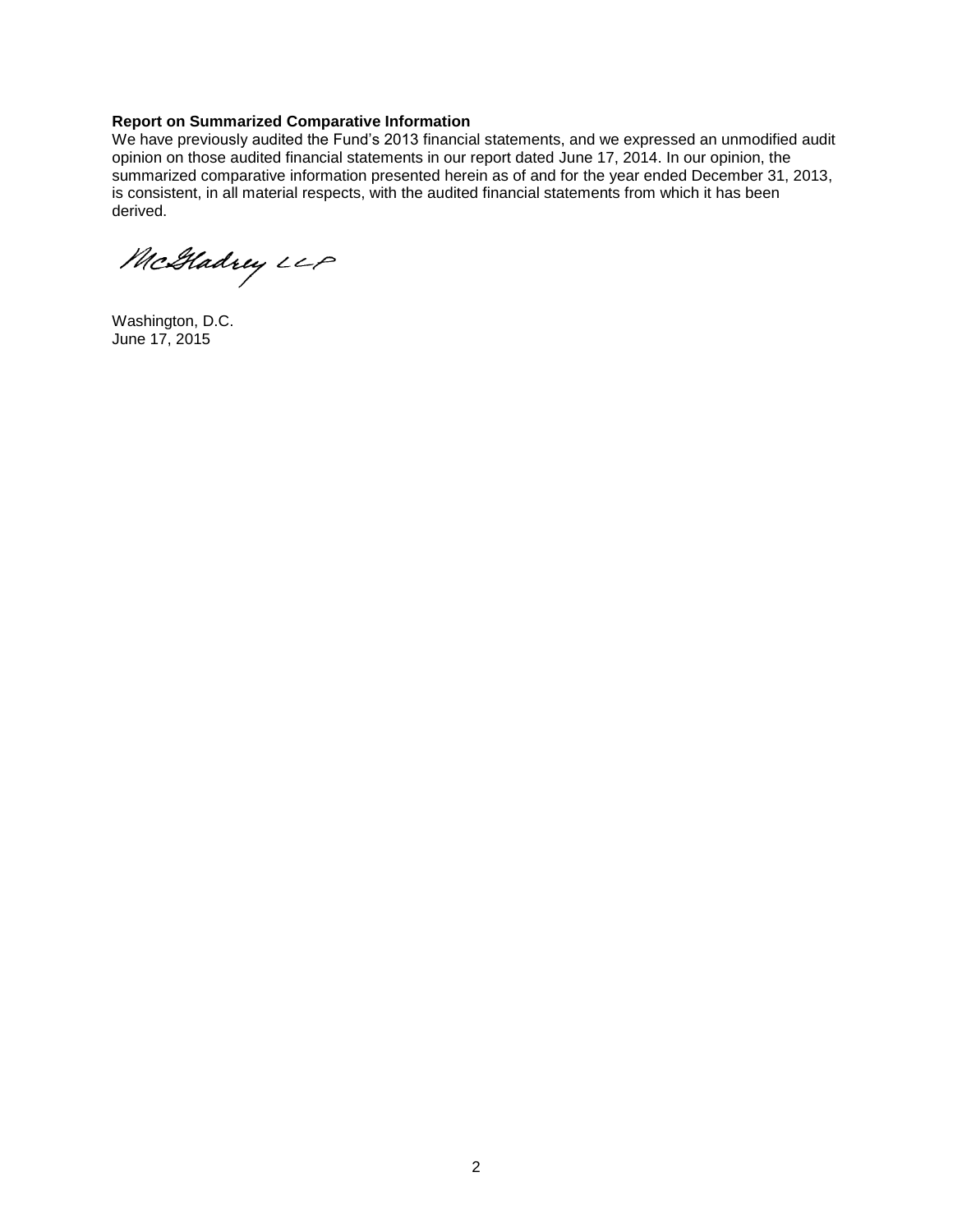**Consolidated Balance Sheet December 31, 2014 (With Comparative Totals for 2013)**

|                                       | 2014            | 2013               |
|---------------------------------------|-----------------|--------------------|
| <b>Assets</b>                         |                 |                    |
| Cash and Cash Equivalents             | \$<br>1,502,126 | \$<br>1,079,920    |
| <b>Accounts Receivable</b>            | 145,289         | 247,876            |
| Promises to Give, Net                 | 1,035,908       | 1,159,544          |
| <b>Prepaid Expenses</b>               | 306,065         | 366,993            |
| Property and Equipment, Net           | 6,104,387       | 6,335,214          |
| Investments                           | 14,798,514      | 15,491,854         |
| Deposits                              | 250,000         | 450,000            |
| Cash Surrender Value - Life Insurance | 22,999          | 21,965             |
|                                       | 24, 165, 288    | \$<br>25, 153, 366 |
| <b>Liabilities and Net Assets</b>     |                 |                    |
| Liabilities                           |                 |                    |
| Accounts payable and accrued expenses | \$<br>558,596   | \$<br>610,589      |
| Deferred revenue                      | 99,055          | 162,977            |
| Capital lease obligations             | 77,219          | 105,188            |
| Notes payable                         | 5,042,585       | 5,042,585          |
|                                       | 5,777,455       | 5,921,339          |
| Commitments (Notes 12 and 13)         |                 |                    |
| <b>Net Assets</b>                     |                 |                    |
| Unrestricted                          |                 |                    |
| Undesignated                          | 989,711         | 1,034,533          |
| Board designated                      | 14,085,685      | 15,617,955         |
|                                       | 15,075,396      | 16,652,488         |
| Temporarily restricted                | 3,274,095       | 2,544,362          |
| Permanently restricted                | 38,342          | 35,177             |
|                                       | 18,387,833      | 19,232,027         |
|                                       | 24, 165, 288    | \$<br>25, 153, 366 |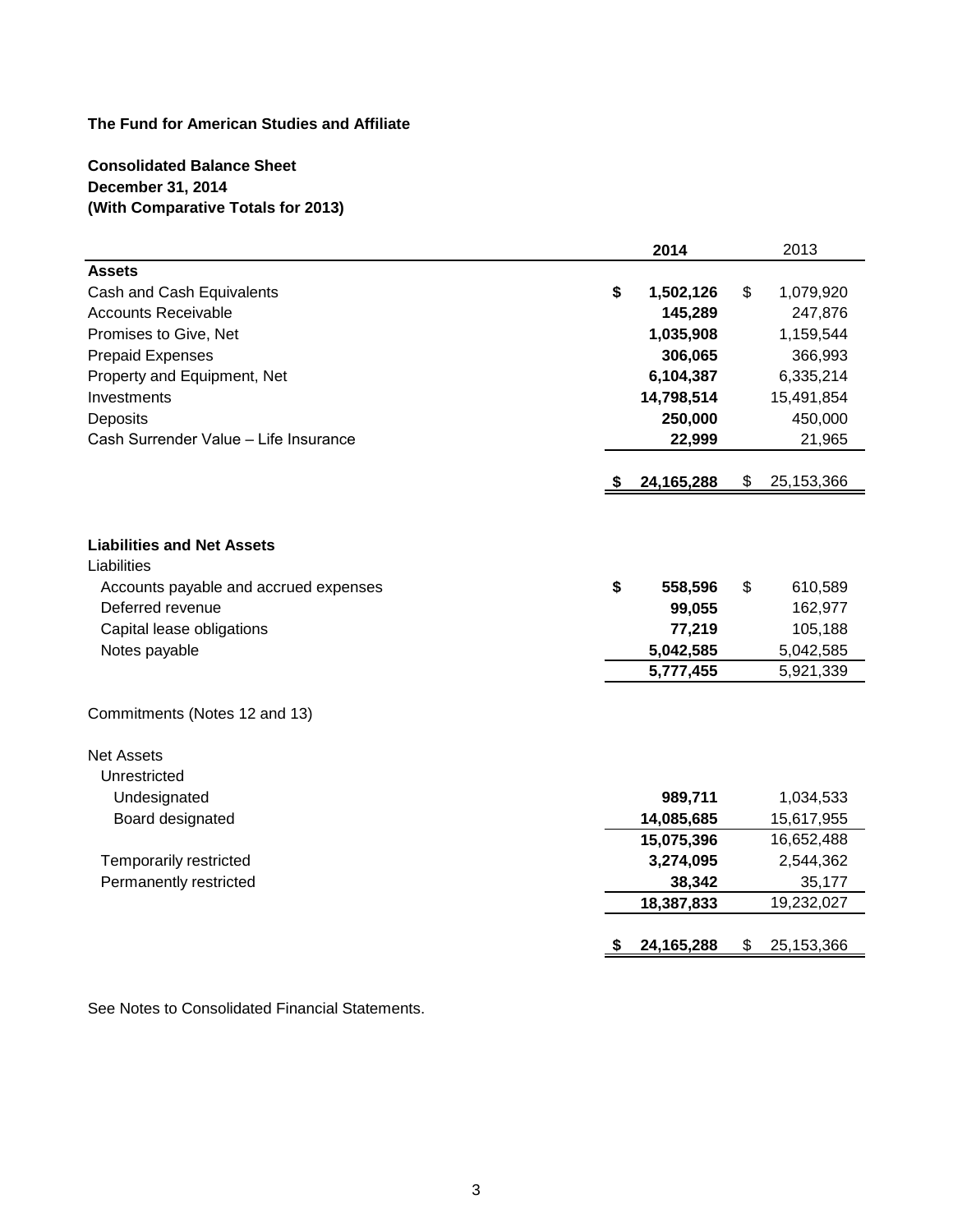#### **Consolidated Statement of Activities**

#### **Year Ended December 31, 2014**

#### **(With Comparative Totals for 2013)**

|                                               |                     |                   | 2014              |                  |                  |
|-----------------------------------------------|---------------------|-------------------|-------------------|------------------|------------------|
|                                               |                     | Temporarily       | Permanently       |                  | 2013             |
|                                               | <b>Unrestricted</b> | <b>Restricted</b> | <b>Restricted</b> | <b>Total</b>     | Total            |
| Revenue and Support                           |                     |                   |                   |                  |                  |
| Tuition, registration, housing and other fees | \$<br>4,189,370     | \$                | \$<br>÷,          | \$<br>4,189,370  | \$<br>4,000,240  |
| Less scholarships granted                     | (1,601,443)         |                   |                   | (1,601,443)      | (1,406,275)      |
|                                               | 2,587,927           |                   |                   | 2,587,927        | 2,593,965        |
| Contributions                                 | 3,835,150           | 2,653,952         | ä,                | 6,489,102        | 6,697,954        |
| Conference income                             | 30,105              |                   |                   | 30,105           | 21,795           |
| Other income                                  | 168,872             |                   |                   | 168,872          | 116,032          |
| Net assets released from restrictions         | 2,025,447           | (2,025,447)       |                   |                  |                  |
| Total revenue and support                     | 8,647,501           | 628,505           | $\blacksquare$    | 9.276.006        | 9,429,746        |
|                                               |                     |                   |                   |                  |                  |
| Expenses                                      |                     |                   |                   |                  |                  |
| Program services:                             |                     |                   |                   |                  |                  |
| Engalitcheff Institute on Comparative         |                     |                   |                   |                  |                  |
| Political and Economic Systems                | 695,336             |                   |                   | 695,336          | 711,863          |
| Institute on Political Journalism             | 644,259             |                   |                   | 644,259          | 672,912          |
| Institute on Business and Government          |                     |                   |                   |                  |                  |
| Affairs                                       | 602,963             |                   |                   | 602,963          | 667,945          |
| Institute on Economics and International      |                     |                   |                   |                  |                  |
| Affairs                                       | 548,562             |                   |                   | 548,562          | 515,854          |
| Institute on Philanthropy and Voluntary       |                     |                   |                   |                  |                  |
| Service                                       | 438,811             |                   |                   | 438,811          | 569,341          |
| Legal Studies Institute                       | 414,482             |                   |                   | 414,482          | 385,632          |
| <b>Capital Semester</b>                       | 1,171,433           |                   |                   | 1,171,433        | 985,041          |
| Foundation for Teaching Economics             | 2,152,969           |                   |                   | 2,152,969        | 2,415,741        |
| American Institute on Political and           |                     |                   |                   |                  |                  |
| <b>Economic Systems</b>                       | 479,132             |                   |                   | 479,132          | 522,311          |
| Asia Institute for Political Economy          | 329,081             |                   |                   | 329,081          | 439,247          |
| <b>Tisdale Program</b>                        | 35,910              |                   |                   | 35,910           | $\overline{a}$   |
| Alumni Program                                | 206,178             |                   |                   | 206,178          |                  |
| Other programs                                | 271,983             |                   |                   | 271,983          | 390,526          |
| Novak Journalism Fellows Program              | 529,411             |                   |                   | 529,411          | 385,847          |
| Institute for Leadership in the Americas      | 315,960             | $\sim$            | $\overline{a}$    | 315,960          | 298,840          |
|                                               | 8,836,470           |                   |                   | 8,836,470        | 8,961,100        |
| Supporting services:                          |                     |                   |                   |                  |                  |
| General and administrative                    | 803,849             |                   |                   | 803,849          | 776,652          |
| Fundraising                                   | 1,379,495           |                   |                   | 1,379,495        | 1,309,376        |
| <b>Total expenses</b>                         | 11,019,814          | ÷                 | $\overline{a}$    | 11,019,814       | 11,047,128       |
| Change in net assets before                   |                     |                   |                   |                  |                  |
| investment income and                         |                     |                   |                   |                  |                  |
| other gains (losses)                          | (2,372,313)         | 628,505           |                   | (1,743,808)      | (1,617,382)      |
|                                               |                     |                   |                   |                  |                  |
| Investment Income                             | 795,221             | 101,228           | 3.165             | 899,614          | 2,343,464        |
| Gain on Acquisition of FTE                    |                     |                   |                   |                  | 698,324          |
| Loss on Acquisition of RNJFP                  |                     |                   |                   |                  | (79, 839)        |
| Change in net assets                          | (1,577,092)         | 729,733           | 3,165             | (844, 194)       | 1,344,567        |
| <b>Net Assets</b>                             |                     |                   |                   |                  |                  |
| Beginning                                     | 16,652,488          | 2,544,362         | 35,177            | 19,232,027       | 17,887,460       |
|                                               |                     |                   |                   |                  |                  |
| Ending                                        | 15,075,396<br>\$    | 3,274,095<br>\$   | 38,342<br>\$      | 18,387,833<br>\$ | 19,232,027<br>\$ |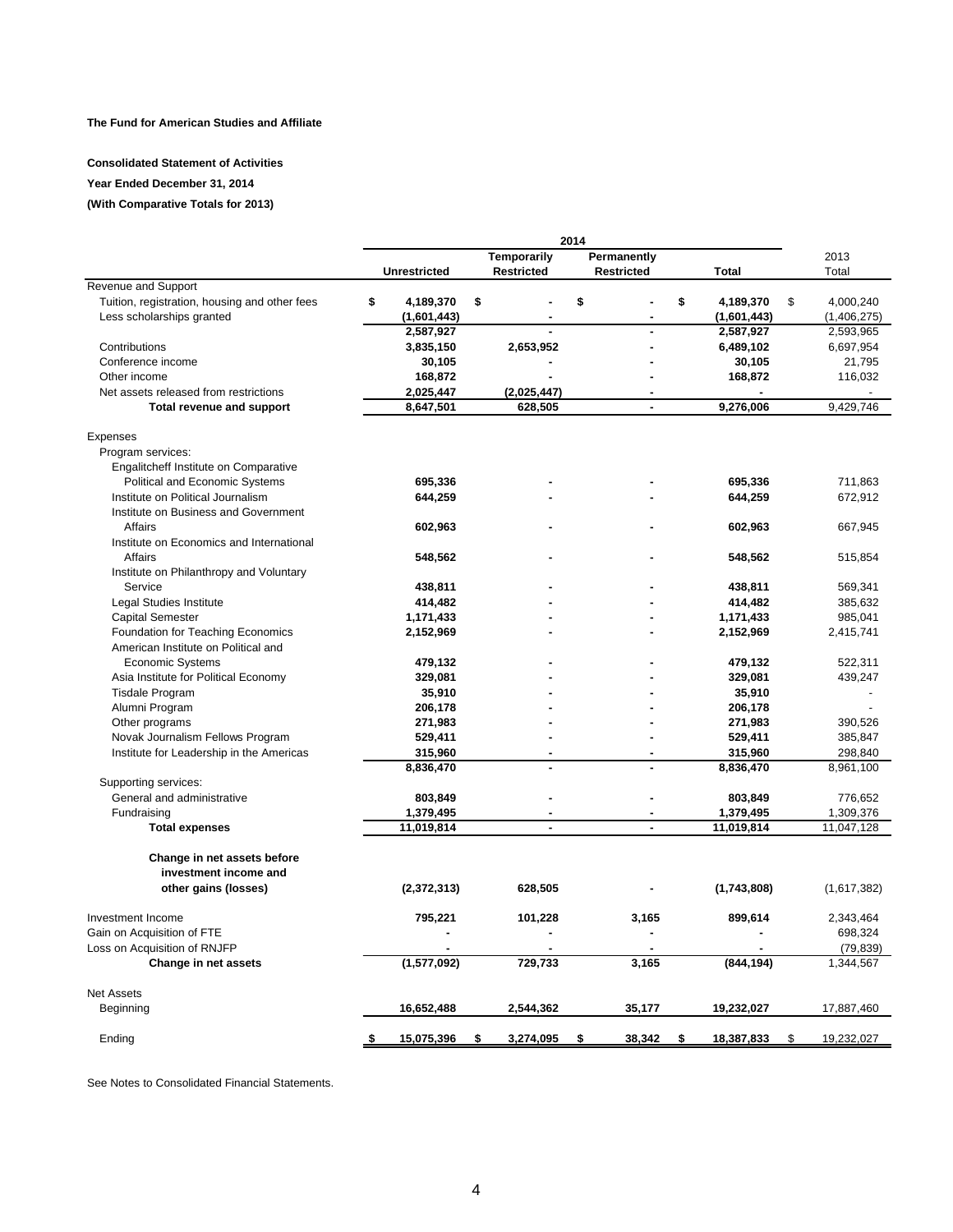#### **Consolidated Statement of Functional Expenses Year Ended December 31, 2014 (With Comparative Totals for 2013)**

| 2014<br><b>Program Services</b> |                |                |                |                |               |  |  |  |
|---------------------------------|----------------|----------------|----------------|----------------|---------------|--|--|--|
| <b>IPJ</b>                      | <b>NJFP</b>    | <b>IBGA</b>    | <b>IPVS</b>    | <b>AIPES</b>   | <b>AIPE</b>   |  |  |  |
| \$<br>169,879                   | \$<br>202,699  | \$<br>157,489  | \$<br>135,539  | \$<br>129,357  | \$<br>92,129  |  |  |  |
| 58,500                          | $\blacksquare$ | 31,500         | 26,000         | 23,100         | 9,347         |  |  |  |
| 33,200                          | 365            | 81,061         | 16,982         | 21,841         | 11,984        |  |  |  |
| 149,258                         | $\blacksquare$ | 131,031        | 102,493        | 34,070         | 25,379        |  |  |  |
| 28,796                          | 25,783         | 26,035         | 23,978         | 23,726         | 17,206        |  |  |  |
| 28,730                          | $\blacksquare$ | 27,358         | 21,547         | 5,473          | 416           |  |  |  |
| 3,621                           | 487            | 3,219          | 2,414          | 5,321          | 3,274         |  |  |  |
| 49,855                          | $\blacksquare$ | 38,776         | 30,467         | 19,036         | 22,793        |  |  |  |
| $\blacksquare$                  | $\blacksquare$ | $\blacksquare$ | $\blacksquare$ | $\blacksquare$ |               |  |  |  |
| 22,785                          | 8,632          | 20,253         | 15,190         | 32,911         | 20,253        |  |  |  |
| 17,376                          | 100,100        | 14,882         | 11,162         | 24,183         | 14,882        |  |  |  |
| 7,129                           | 778            | 6,086          | 4,274          | 43,176         | 34,055        |  |  |  |
|                                 |                | $\blacksquare$ |                | 11,998         | 13,025        |  |  |  |
| $\blacksquare$                  | $\sim$         | $\blacksquare$ |                | $\sim$         |               |  |  |  |
|                                 |                | 450            |                | 270            | 27            |  |  |  |
| 37,813                          | 4,201          | 33,611         | 25,208         | 54,618         | 33,611        |  |  |  |
| 6,750                           | 1,589          | 3,709          | 2,573          | 6,641          | 3,584         |  |  |  |
| 2,350                           | 258            | 2,126          | 1,549          | 4,523          | 2,946         |  |  |  |
|                                 |                | $\sim$         |                | $\blacksquare$ |               |  |  |  |
| 18,429                          | 2,048          | 16,382         | 12,286         | 26,620         | 16,382        |  |  |  |
| 1,352                           | 685            | 1,202          | 901            | 2,743          | 1,248         |  |  |  |
| 1,657                           | 304            | 1,473          | 1,104          | 3,268          | 1,945         |  |  |  |
| 3,151                           | 35             | 3,116          | 2,742          | 457            | 539           |  |  |  |
| 1,138                           | 124            | 991            | 743            | 2,134          | 1,843         |  |  |  |
| $\blacksquare$                  | $\blacksquare$ | $\blacksquare$ |                | $\blacksquare$ | $\sim$        |  |  |  |
| 2,164                           | 240            | 1,923          | 1,442          | 3,125          | 1,923         |  |  |  |
| 326                             | 415            | 290            | 217            | 541            | 290           |  |  |  |
| $\blacksquare$                  | $\blacksquare$ | $\blacksquare$ |                |                |               |  |  |  |
| $\blacksquare$                  | 152,950        |                |                |                |               |  |  |  |
|                                 | 27,718         |                |                |                |               |  |  |  |
|                                 |                |                |                |                |               |  |  |  |
|                                 | 644,259<br>\$  | 529,411<br>\$  | 602,963<br>\$  | \$<br>438,811  | \$<br>479,132 |  |  |  |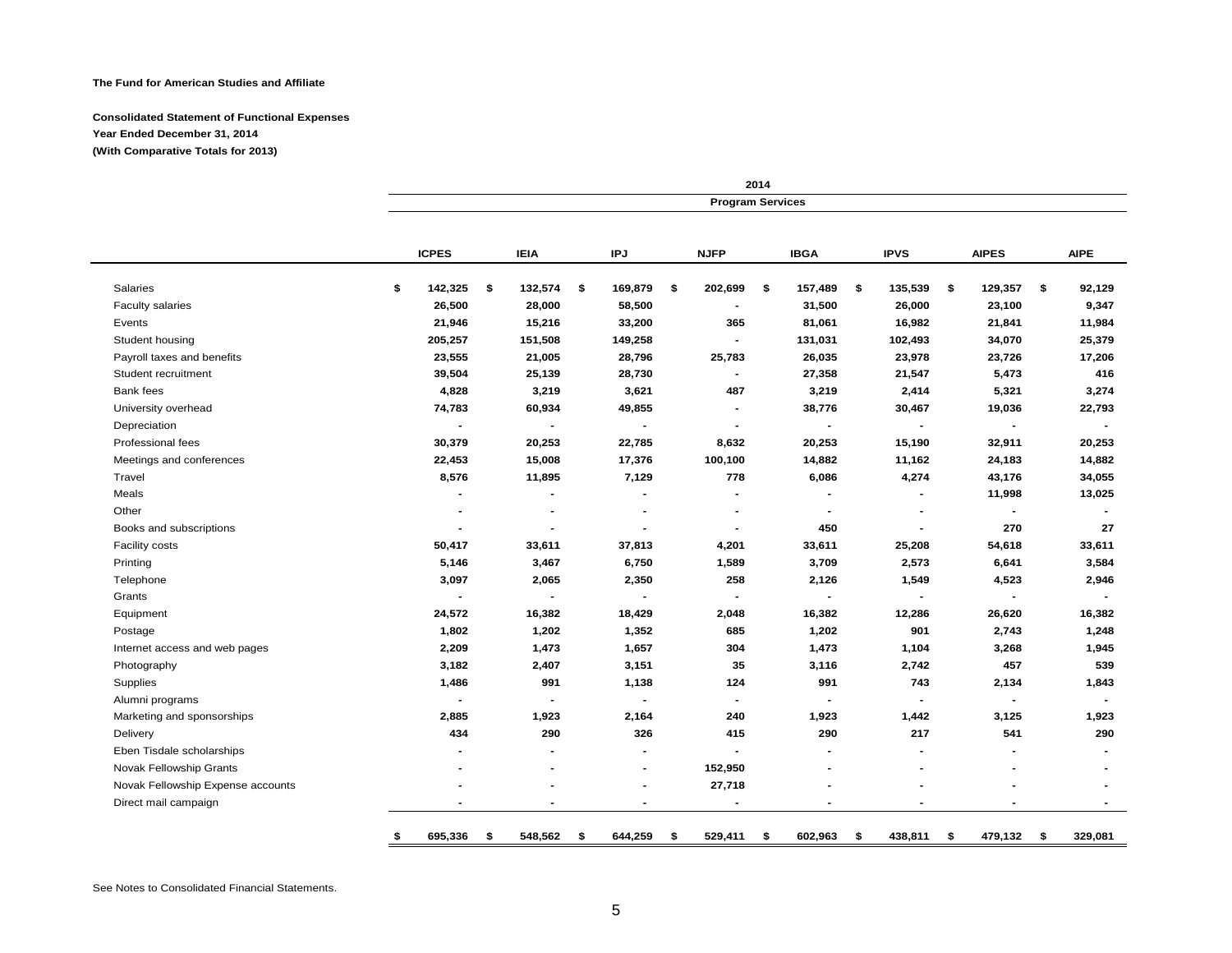#### **Consolidated Statement of Functional Expenses (Cont'd) Year Ended December 31, 2014 (With Comparative Totals for 2013)**

| 2013<br>Total<br>\$2,887,836<br>300,619<br>334,118<br>1,583,087 | Total<br>2,822,275 | <b>Fundraising</b> | General<br>and |                 |                          |                |                |                          |                |                |     |                |
|-----------------------------------------------------------------|--------------------|--------------------|----------------|-----------------|--------------------------|----------------|----------------|--------------------------|----------------|----------------|-----|----------------|
|                                                                 |                    |                    |                |                 |                          |                |                |                          |                |                |     |                |
|                                                                 |                    |                    |                |                 | Other                    |                |                |                          | Capital        |                |     |                |
|                                                                 |                    |                    | Administrative | Total           | Programs                 | Alumni         | <b>Tisdale</b> | <b>FTE</b>               | Semester       | LSI            |     | ILA            |
|                                                                 |                    |                    |                |                 |                          |                |                |                          |                |                |     |                |
|                                                                 |                    | 596,441<br>\$      | 110,699<br>\$  | \$<br>2,115,135 | \$<br>94,303             | \$<br>85,821   | \$<br>13,397   | \$<br>361,046            | \$<br>186,450  | \$<br>108,907  | -\$ | 103,220        |
|                                                                 | 286,447            | $\blacksquare$     | $\blacksquare$ | 286,447         |                          |                | $\blacksquare$ |                          | 61,000         | 17,500         |     | 5,000          |
|                                                                 | 960,680            | 2,803              | 1,855          | 956,022         | 2,390                    | 365            | 453            | 723,723                  | 14,716         | 5,016          |     | 6,764          |
|                                                                 | 1,652,238          | $\sim$             | 174,725        | 1,477,513       |                          |                | $\blacksquare$ |                          | 494,408        | 140,219        |     | 43,890         |
| 784,721                                                         | 743,234            | 146,255            | 71,521         | 525,458         | 19,294                   | 12,116         | 1,871          | 238,063                  | 29,742         | 17,716         |     | 16,572         |
| 196,257                                                         | 191,153            |                    | $\blacksquare$ | 191,153         | $\blacksquare$           |                |                | $\overline{\phantom{a}}$ | 17,956         | 22,252         |     | 2,778          |
| 36,552                                                          | 41,859             | 2,412              | 2,605          | 36,842          | 805                      | 402            | $\blacksquare$ | 1,205                    | 2,414          | 2,414          |     | 3,219          |
| 615,837                                                         | 614,568            | $\blacksquare$     | $\blacksquare$ | 614,568         |                          |                | $\blacksquare$ |                          | 288,530        | 20,000         |     | 9,394          |
| 262,129                                                         | 262,041            | 1,724              | 248,761        | 11,556          |                          |                |                | 11,556                   |                |                |     |                |
| 857,995                                                         | 799,495            | 91,927             | 79,914         | 627,654         | 5,063                    | 2,532          | $\blacksquare$ | 398,770                  | 15,190         | 15,190         |     | 20,253         |
| 1,092,287                                                       | 526,310            | 9,301              | 9,301          | 507,708         | 128,307                  | 73,885         | $\blacksquare$ | 47,694                   | 11,162         | 11,732         |     | 14,882         |
| 469,180                                                         | 416,631            | 42,004             | 9,764          | 364,863         | 1,288                    | 1,817          | 189            | 212,868                  | 3,547          | 7,289          |     | 21,896         |
| 30,509                                                          | 29,549             | $\sim$             | $\sim$         | 29,549          | $\blacksquare$           |                | $\blacksquare$ | $\sim$                   |                |                |     | 4,526          |
| 16,561                                                          | 33,351             | 5,558              | 2,942          | 24,851          | 4,380                    | $\blacksquare$ | 20,000         | 471                      | $\blacksquare$ |                |     | $\sim$         |
| 13,094                                                          | 6,196              | 2,974              | $\sim$         | 3,222           | $\blacksquare$           | $\blacksquare$ |                | 2,029                    | $\blacksquare$ |                |     | 446            |
| 518,051                                                         | 484,655            | 40,637             | 46,263         | 397,755         | 8,403                    | 4,202          |                | 28,033                   | 25,208         | 25,208         |     | 33,611         |
| 106,373                                                         | 109,708            | 40,045             | 4,553          | 65,110          | 858                      | 457            | $\blacksquare$ | 21,682                   | 2,650          | 2,573          |     | 3,431          |
| 56,025                                                          | 48,113             | 8,426              | 5,943          | 33,744          | 516                      | 308            |                | 8,611                    | 1,549          | 1,562          |     | 2,284          |
| 1,050                                                           | 708                | $\sim$             | $\sim$         | 708             | 708                      | $\sim$         |                | $\sim$                   | $\blacksquare$ | $\sim$         |     | $\blacksquare$ |
| 185,577                                                         | 215,186            | 14,477             | 13,231         | 187,478         | 4,095                    | 2,048          |                | 7,280                    | 12,286         | 12,286         |     | 16,382         |
| 95,479                                                          | 115,816            | 47,484             | 1,316          | 67,016          | 300                      | 351            | $\blacksquare$ | 52,226                   | 901            | 901            |     | 1,202          |
| 67,989                                                          | 20,276             | 920                | 920            | 18,436          | 368                      | 184            | $\blacksquare$ | 368                      | 1,104          | 1,104          |     | 1,875          |
| 18,017                                                          | 16,868             | 178                | 176            | 16,514          | 70                       | 35             |                | 70                       | 218            | 211            |     | 281            |
| 77,293                                                          | 59,106             | 4,440              | 4,852          | 49,814          | 248                      | 124            |                | 36,721                   | 743            | 743            |     | 1,785          |
| 23,191                                                          | 21,255             | $\blacksquare$     | $\blacksquare$ | 21,255          | $\blacksquare$           | 21,255         | $\blacksquare$ | $\blacksquare$           | $\blacksquare$ | $\blacksquare$ |     | $\blacksquare$ |
| 18,924                                                          | 37,163             | 1,202              | 14,327         | 21,634          | 481                      | 240            |                | 481                      | 1,442          | 1,442          |     | 1,923          |
| 3,781                                                           | 4,192              | 208                | 181            | 3,803           | 106                      | 36             |                | 78                       | 217            | 217            |     | 346            |
| $\blacksquare$<br>30,600                                        |                    | $\blacksquare$     |                | $\sim$          | $\overline{\phantom{a}}$ |                |                |                          |                |                |     |                |
| 48,000                                                          | 152,950            |                    |                | 152,950         | $\overline{\phantom{a}}$ |                |                |                          |                |                |     |                |
| 9,061                                                           | 27,718             |                    |                | 27,718          |                          |                |                |                          |                |                |     |                |
| 306,935                                                         | 320,079            | 320,079            |                |                 |                          |                |                |                          |                |                |     |                |

**2014**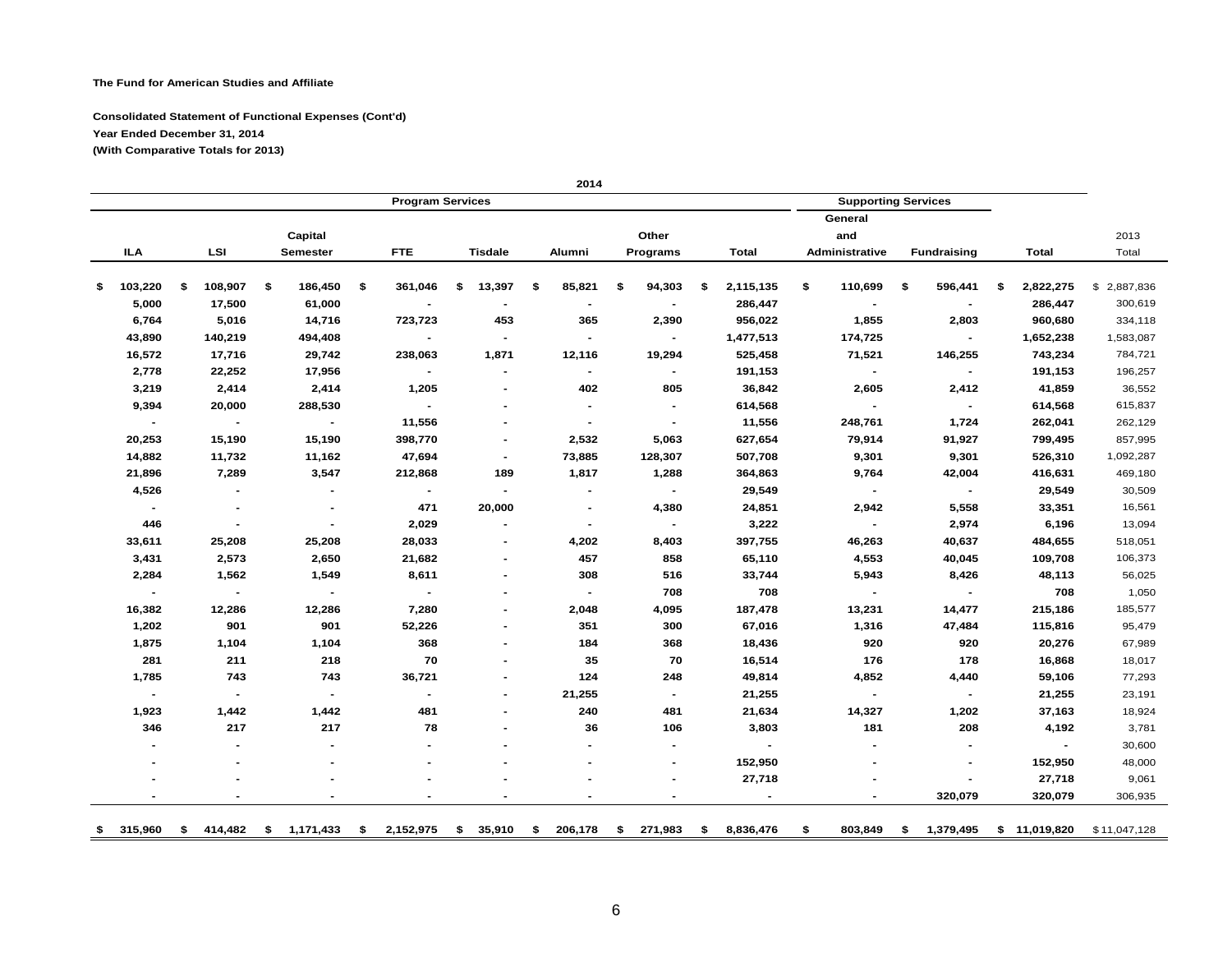#### **Consolidated Statement of Cash Flows Year Ended December 31, 2014 (With Comparative Totals for 2013)**

|                                                                                                                                                                                                                                                                                                                                         | 2014                                                            |    | 2013                                                                   |
|-----------------------------------------------------------------------------------------------------------------------------------------------------------------------------------------------------------------------------------------------------------------------------------------------------------------------------------------|-----------------------------------------------------------------|----|------------------------------------------------------------------------|
| Cash Flows From Operating Activities                                                                                                                                                                                                                                                                                                    |                                                                 |    |                                                                        |
| Change in net assets                                                                                                                                                                                                                                                                                                                    | \$<br>(844, 194)                                                | \$ | 1,344,567                                                              |
| Adjustments to reconcile change in net assets to net cash                                                                                                                                                                                                                                                                               |                                                                 |    |                                                                        |
| used in operating activities:                                                                                                                                                                                                                                                                                                           |                                                                 |    |                                                                        |
| Gain on acquisition of FTE                                                                                                                                                                                                                                                                                                              |                                                                 |    | (698, 324)                                                             |
| Depreciation                                                                                                                                                                                                                                                                                                                            | 262,041                                                         |    | 262,129                                                                |
| Realized and unrealized gains on investments                                                                                                                                                                                                                                                                                            | (730, 159)                                                      |    | (1,811,515)                                                            |
| Loss on disposal of property and equipment                                                                                                                                                                                                                                                                                              |                                                                 |    | 31,649                                                                 |
| Changes in assets and liabilities:                                                                                                                                                                                                                                                                                                      |                                                                 |    |                                                                        |
| (Increase) decrease in:                                                                                                                                                                                                                                                                                                                 |                                                                 |    |                                                                        |
| Accounts receivable                                                                                                                                                                                                                                                                                                                     | 102,587                                                         |    | (216, 842)                                                             |
| Promises to give                                                                                                                                                                                                                                                                                                                        | 123,636                                                         |    | (689, 102)                                                             |
| Accrued interest receivable                                                                                                                                                                                                                                                                                                             |                                                                 |    |                                                                        |
| Prepaid expenses                                                                                                                                                                                                                                                                                                                        | 60,928                                                          |    | (18, 513)                                                              |
| Deposits                                                                                                                                                                                                                                                                                                                                | 200,000                                                         |    |                                                                        |
| Increase (decrease) in:                                                                                                                                                                                                                                                                                                                 |                                                                 |    |                                                                        |
| Accounts payable and accrued expenses                                                                                                                                                                                                                                                                                                   | (51, 993)                                                       |    | 27,602                                                                 |
| Deferred revenue                                                                                                                                                                                                                                                                                                                        | (63, 922)                                                       |    | 54,866                                                                 |
| Net cash used in operating activities                                                                                                                                                                                                                                                                                                   | (941, 076)                                                      |    | (1,713,483)                                                            |
| Cash Flows From Investing Activities<br>Purchases of property and equipment<br>Increase in cash surrender value of life insurance<br>Cash received from acquisition of affiliate<br>Proceeds from sales of investments<br>Purchases of investments<br>Net cash provided by investing activities<br>Cash Flows From Financing Activities | (31, 214)<br>(1,034)<br>2,999,244<br>(1, 575, 745)<br>1,391,251 |    | (41,208)<br>(1,015)<br>241,897<br>2,989,719<br>(748, 179)<br>2,441,214 |
| Principal payments on capital lease                                                                                                                                                                                                                                                                                                     | (27, 969)                                                       |    | (47, 879)                                                              |
| Net cash used in financing activities                                                                                                                                                                                                                                                                                                   | (27, 969)                                                       |    | (47, 879)                                                              |
|                                                                                                                                                                                                                                                                                                                                         |                                                                 |    |                                                                        |
| Net increase in cash and cash equivalents                                                                                                                                                                                                                                                                                               | 422,206                                                         |    | 679,852                                                                |
| Cash and Cash Equivalents                                                                                                                                                                                                                                                                                                               |                                                                 |    |                                                                        |
| Beginning                                                                                                                                                                                                                                                                                                                               | 1,079,920                                                       |    | 400,068                                                                |
| Ending                                                                                                                                                                                                                                                                                                                                  | 1,502,126                                                       | S  | 1,079,920                                                              |
|                                                                                                                                                                                                                                                                                                                                         |                                                                 |    |                                                                        |
| Supplemental Disclosure of Cash Flow Information                                                                                                                                                                                                                                                                                        |                                                                 |    |                                                                        |
| Cash paid for interest                                                                                                                                                                                                                                                                                                                  | \$<br>255,582                                                   | \$ | 288,332                                                                |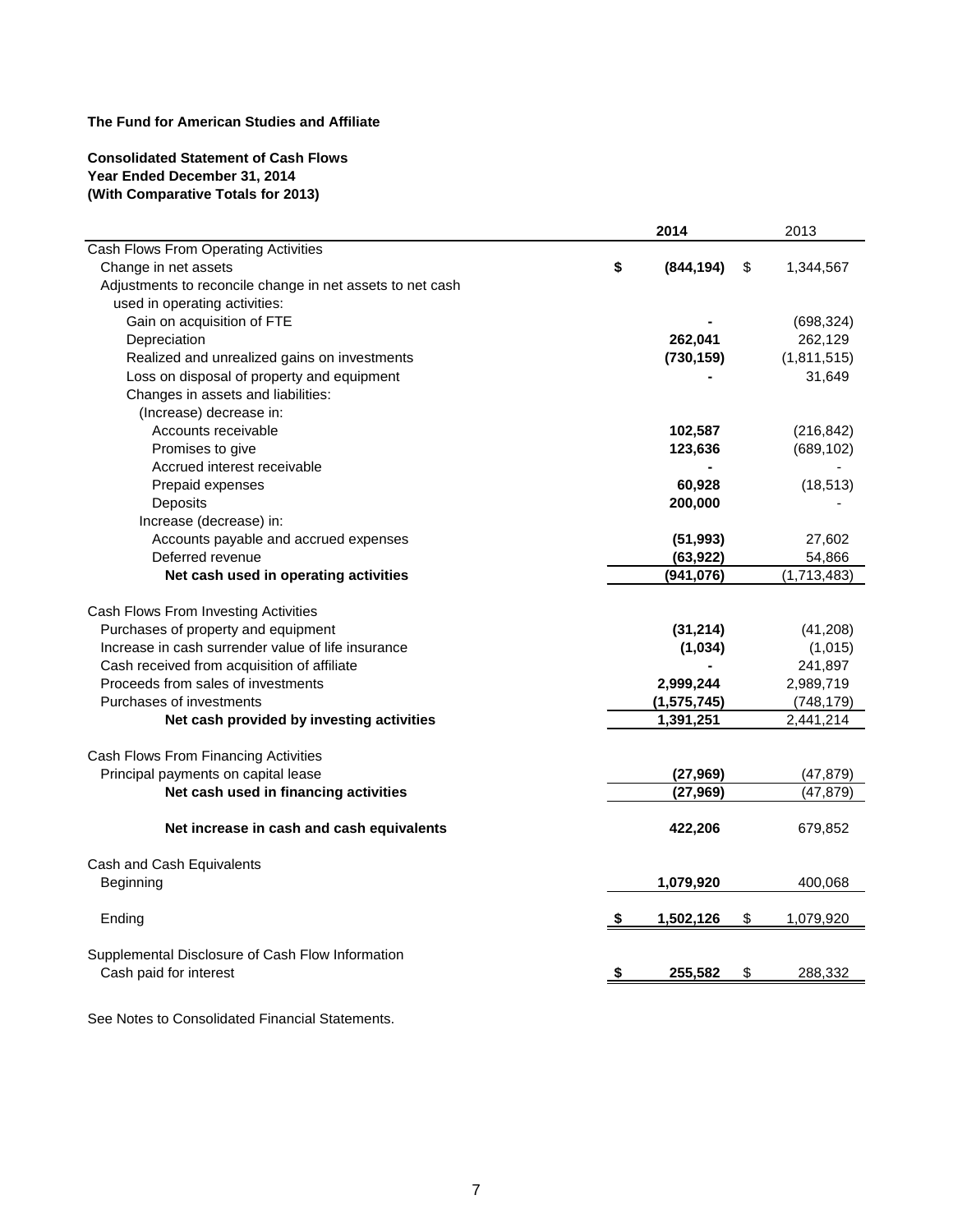#### **Notes to Consolidated Financial Statements**

#### **Note 1. Nature of Activities and Significant Accounting Policies**

**Nature of activities:** The Fund for American Studies and Affiliate (the Fund) is comprised of two entities: The Fund for American Studies (TFAS) and the Foundation for Teaching Economics (FTE).

TFAS was originally incorporated in the District of Columbia on February 6, 1967, as the Charles Edison Youth Fund. The Fund currently operates education programs for selected college students from all parts of the country and around the world. These institutes are: Engalitcheff Institute on Comparative Political and Economic Systems, Institute on Political Journalism, Institute on Business and Government Affairs, American Institute on Political and Economic Systems, International Institute for Political and Economic Studies, Institute on Philanthropy and Voluntary Service, Legal Studies Institute, Asia Institute for Political Economy, and Institute for Leadership in the Americas. Four of these institutes are held outside of the United States. In addition, the Fund operates Spring and Fall Capital Semester programs and organizes conferences for students and young professionals.

FTE was organized for the purpose of introducing young individuals, selected for their leadership potential, to an economic way of thinking about national and international issues and to promote excellence in economic education by helping teachers of economics become more effective educators.

A summary of the Fund's significant accounting policies follows:

**Basis of accounting:** The consolidated financial statements have been prepared on the accrual basis of accounting, whereby, revenue is recognized when earned, unconditional support is recognized when received, and expenses are recognized when incurred.

**Basis of consolidation:** The accompanying consolidated financial statements include the accounts of TFAS and FTE. All significant intercompany accounts and transactions have been eliminated for consolidation.

**Basis of presentation:** The consolidated financial statement presentation follows the recommendations under the Not-for-Profit Entities Topic of the Financial Accounting Standards Board (FASB) Accounting Standards Codification (ASC). Under this ASC, the Fund is required to report information regarding its financial position and activities according to three classes of net assets: unrestricted net assets, temporarily restricted net assets, and permanently restricted net assets.

Unrestricted net assets are the net assets that are neither permanently restricted nor temporarily restricted by donor-imposed stipulations.

Temporarily restricted net assets result from contributions whose use is limited by donor-imposed stipulations that either expire by the passage of time or can be fulfilled and removed by actions of the Fund pursuant to those stipulations. Net assets may be temporarily restricted for various purposes, such as use in future periods or use for specified purposes.

Permanently restricted net assets result from contributions whose use is limited by donor-imposed stipulations that neither expire by passage of time nor can be fulfilled or otherwise removed by the Fund's actions. The Fund's permanently restricted net assets consist of a beneficial interest in a split-interest agreement.

**Cash and cash equivalents:** The Fund considers all short-term money market accounts to be cash equivalents. All cash and investments, regardless of maturity, held by the investment advisor are considered investments.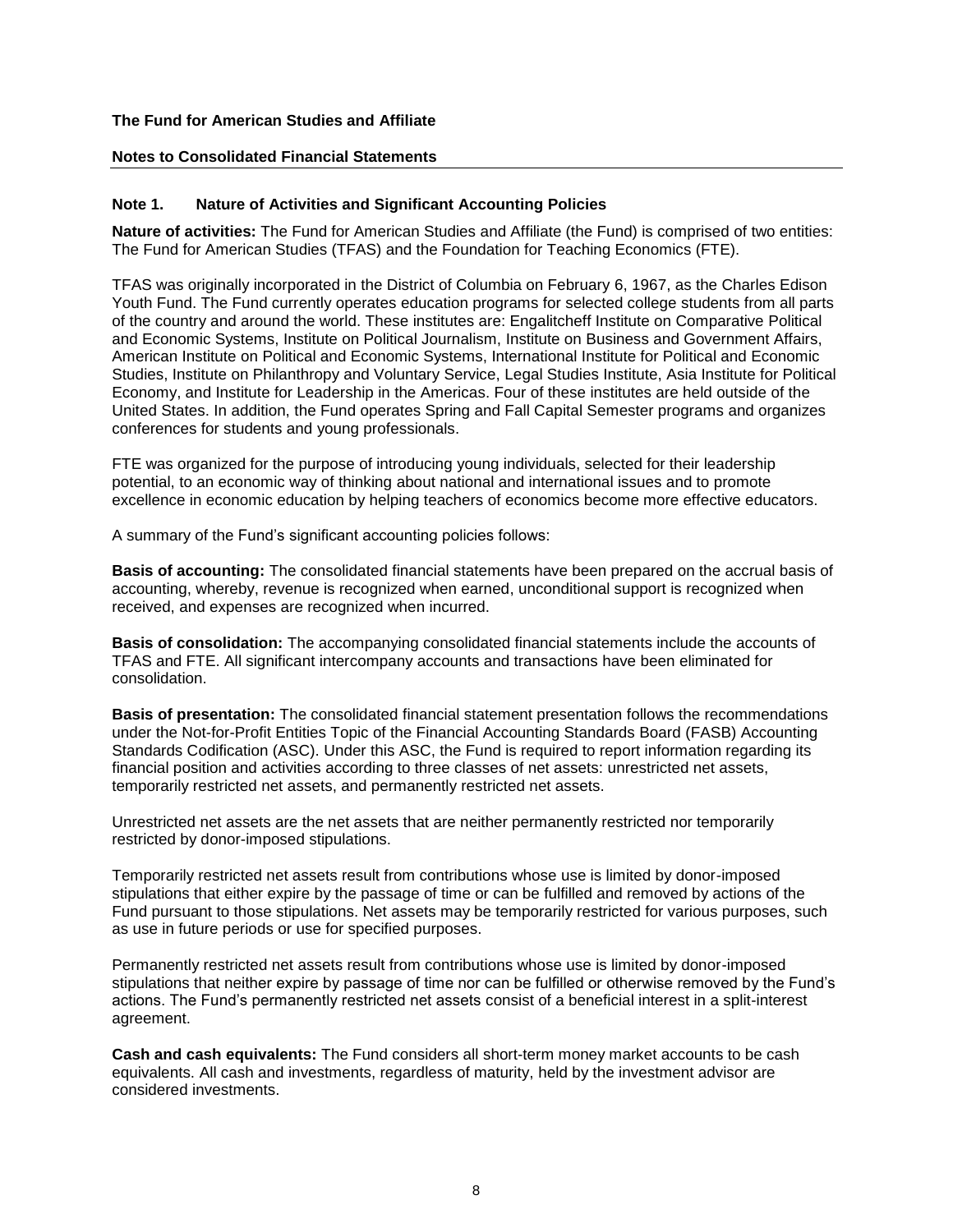#### **Notes to Consolidated Financial Statements**

#### **Note 1. Nature of Activities and Significant Accounting Policies (Continued)**

**Financial risk:** The Fund maintains its cash in bank deposit accounts, which, at times, may exceed federally insured limits. The Fund has not experienced any losses in such accounts and believes it is not exposed to any significant financial risk on cash.

The Fund invests in a professionally managed portfolio that contains money market funds, bonds and fixed income and equity mutual funds. Such investments are exposed to various risks, such as market and credit. Due to the level of risk associated with such investments and the level of uncertainty related to changes in the value of such investments, it is at least reasonably possible that changes in risk in the near term could materially affect investment balances and the amounts reported in the consolidated financial statements.

**Accounts receivable:** Receivables are carried at original invoice amounts less an estimate made for doubtful receivables based on a review of all outstanding amounts on a monthly basis. Management believes accounts receivable are fully collectible and no provision for doubtful receivables is necessary. Receivables are written off when deemed uncollectible. Recoveries of receivables previously written off are recorded when received. A receivable is considered to be past due if any portion of the receivable balance is outstanding for more than 90 days.

**Promises to give:** Unconditional promises to give are recognized as revenue in the period the promise is made. Conditional promises to give are recognized only when the conditions on which they depend are substantially met and the promises become unconditional. Promises to give are carried at original amount promised less an estimate made for doubtful promises based on a review of all outstanding promises on a monthly basis. Management determines the allowance for doubtful promises by regularly evaluating individual promises to give and considering prior history of donors and proven collectibility of past donations. Promises to give are written off when deemed uncollectible. Recoveries of promises to give previously written off are recorded when received. Management believes promises to give were fully collectible and no provision for doubtful promises to give was necessary at December 31, 2014.

**Property and equipment:** The Fund capitalizes all property and equipment with a cost greater than or equal to \$1,000. Property and equipment are recorded at historical cost, and depreciation is provided on a straight-line basis over the estimated useful lives of 3 to 31 years.

**Valuation of long-lived assets:** Long-lived assets and certain identifiable intangible assets are reviewed for impairment whenever events or changes in circumstances indicate that the carrying amount of an asset may not be recoverable. Recoverability of the long-lived asset is measured by a comparison of the carrying amount of the asset to future undiscounted net cash flows expected to be generated by the asset. If such assets are considered to be impaired, the impairment to be recognized is measured by the amount by which the carrying amount of the assets exceeds the estimated fair value of the assets. Assets to be disposed of are reportable at the lower of the carrying amount or fair value, less costs to sell.

**Investments:** Investments in equity securities with readily determinable fair values and all investments in debt securities are reflected at fair market value. To adjust the carrying values of these securities, the change in fair market value is charged or credited to current operations.

**Board designated net assets:** Board designated net assets represent unrestricted net assets that the Board of Directors has earmarked for specific purposes.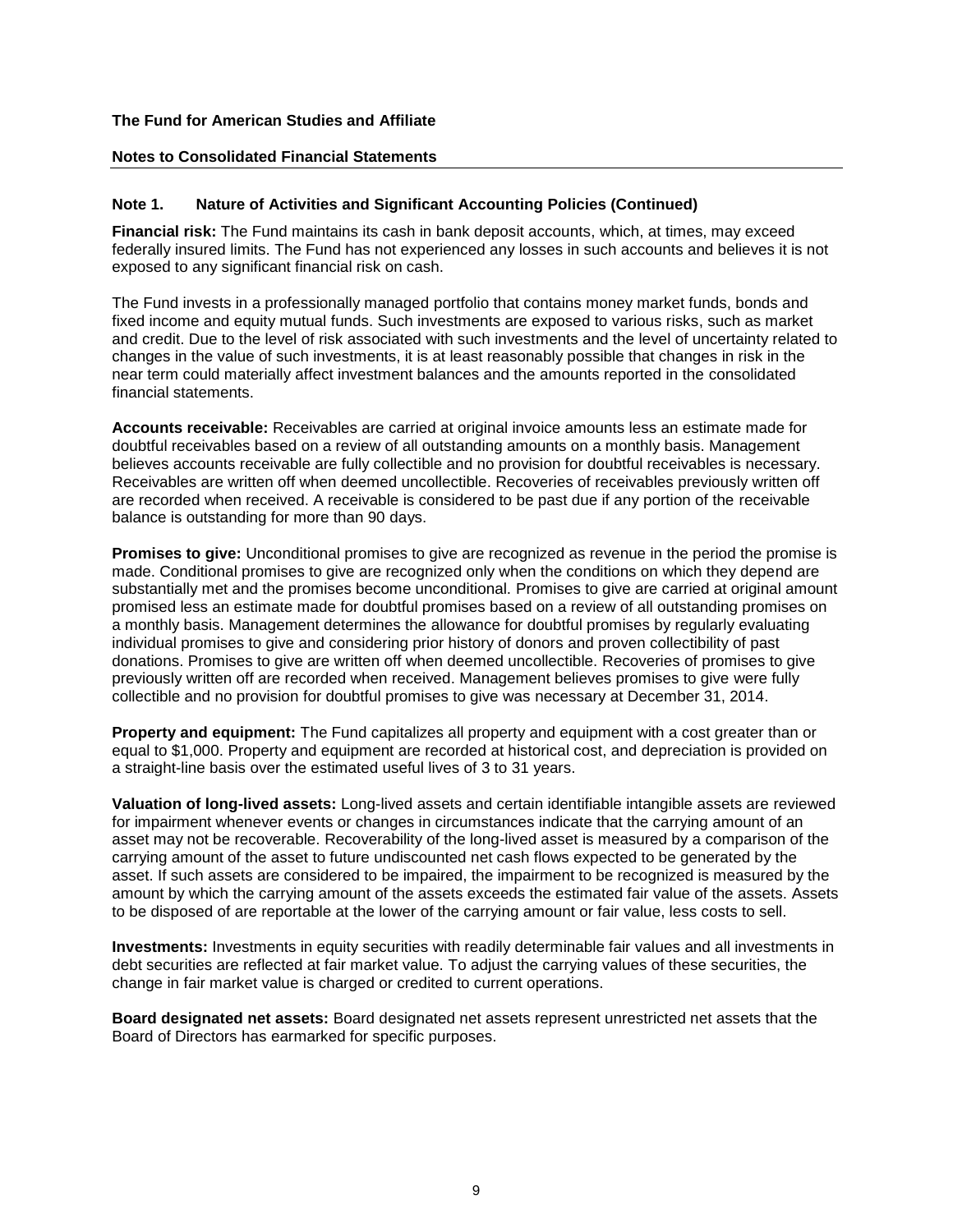#### **Notes to Consolidated Financial Statements**

#### **Note 1. Nature of Activities and Significant Accounting Policies (Continued)**

**Revenue and support:** The Fund reports contributions as temporarily restricted support if they are received with donor or grantor stipulations that limit the use of the donated assets. When a donor restriction expires (that is, when a stipulated time restriction ends or purpose restriction is accomplished), temporarily restricted net assets are reclassified to unrestricted net assets and reported in the consolidated statement of activities as net assets released from restrictions.

The Fund recognizes income from bequests and contributions in the year the promise to give becomes unconditional. The Fund records donor-restricted contributions whose restrictions are met in the same reporting period as unrestricted revenue.

Income from tuition, registrations, housing and other fees for the institutes is recognized as revenue when the respective institute is held. The tuition for students who receive reduced or waived tuition (internally designated as scholarships by the Fund) is recorded in the accompanying consolidated statement of activities as tuition remissions. Income received in advance is recorded as deferred revenue.

Income from investments is recognized as earned. Investment income includes interest, dividends and realized gains and losses on investment transactions. Since all investments are carried at fair value, the net change in the fair value of investments is recognized as an unrealized gain or loss on investments.

**Annuities payable:** Charitable Gift Annuities are unrestricted irrevocable gifts, under which the Fund agrees in turn to pay a life annuity to the donor or designated beneficiary. The contributed funds and the attendant liabilities immediately become part of the general assets and liabilities of the Fund, subject to the Fund maintaining an actuarial reserve in accordance with District of Columbia law.

The Fund initially values deferred gifts of cash at face value and those of equities at market value; these values are then actuarially discounted. Published Internal Revenue Service discount rates are employed to determine the net present value of both contributions and liabilities pertaining to these deferred giving arrangements.

**Functional expenses:** The costs of providing the various programs and other activities have been summarized on a functional basis in the consolidated statement of functional expenses. Accordingly, certain costs have been allocated among the programs and supporting services benefited. General and administrative expenses include those expenses that are not directly identifiable with any other specific function, but that provide for the overall support and direction of the Fund.

**Income taxes:** TFAS and FTE are generally exempt from federal income taxes under the provisions of Section 501(c)(3) of the Internal Revenue Code. In addition, the entities qualify for charitable contribution deductions and have been classified as organizations that are not private foundations. Income from certain activities not directly related to the Fund's exempt purpose, less applicable deductions, is subject to taxation as unrelated business income. For the year ended December 31, 2014, the Fund had no net unrelated business income.

The Fund may recognize the tax benefit from an uncertain tax position only if it is more likely than not that the tax position will be sustained on examination by taxing authorities, based on the technical merits of the position. The tax benefits recognized in the consolidated financial statements from such a position are measured based on the largest benefit that has a greater than 50% likelihood of being realized upon ultimate settlement. The Fund had no such tax positions recorded in the consolidated financial statements at December 31, 2014. Generally, the Fund is no longer subject to U.S. federal income tax positions by tax authorities for years before 2011.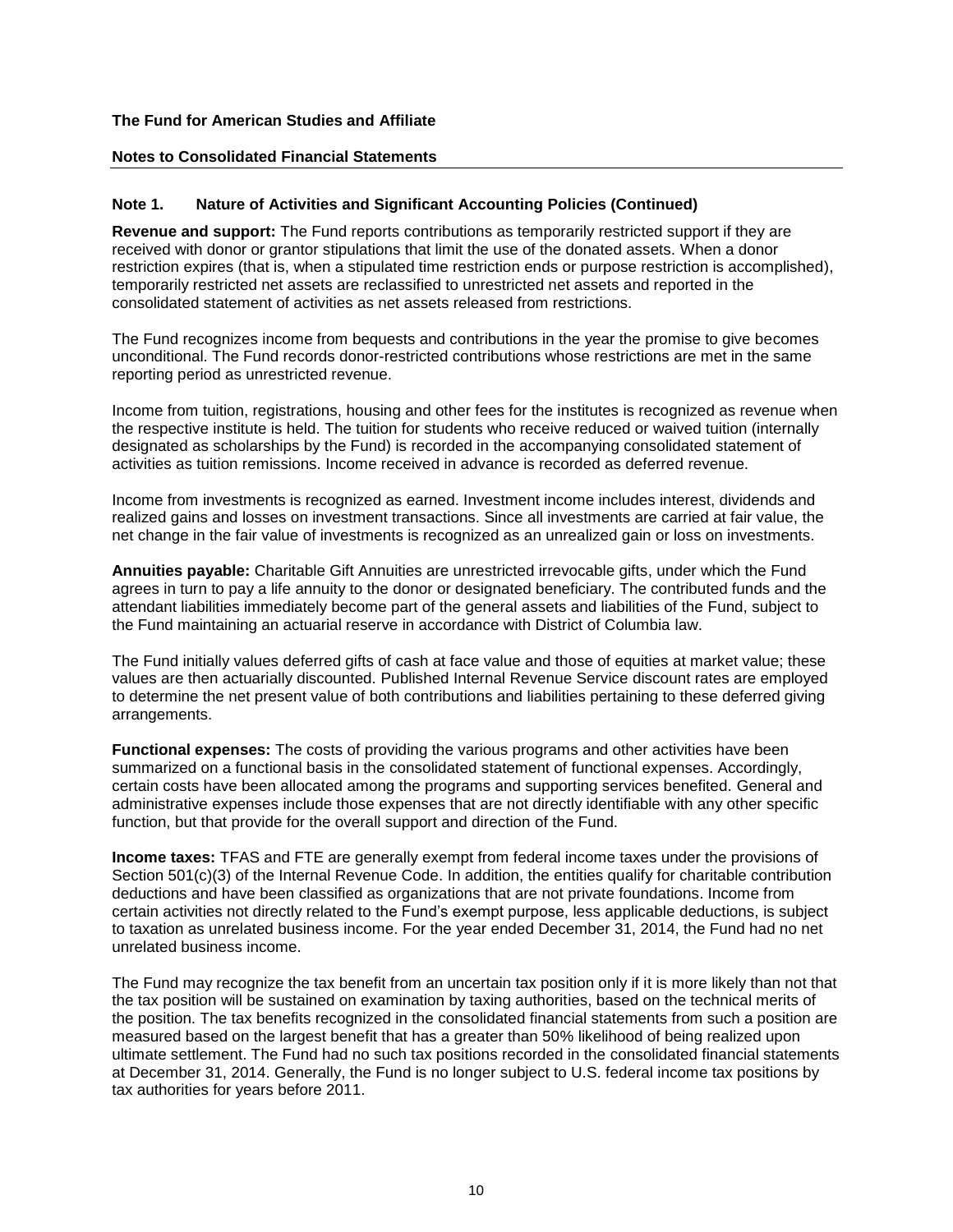#### **Notes to Consolidated Financial Statements**

#### **Note 1. Nature of Activities and Significant Accounting Policies (Continued)**

**Use of estimates:** The preparation of consolidated financial statements requires management to make estimates and assumptions that affect the reported amounts of assets and liabilities, disclosure of contingent assets and liabilities at the date of the consolidated financial statements, and the reported amounts of revenue and expenses during the reporting period. Actual results could differ from those estimates.

**Prior year information:** The consolidated financial statements include certain prior year summarized comparative information in total but not by net asset class. Such information does not include sufficient detail to constitute a presentation in conformity with accounting principles generally accepted in the United States of America. Accordingly, such information should be read in conjunction with the Fund's consolidated financial statements for the year ended December 31, 2013, from which the summarized information was derived.

**Subsequent events:** The Fund evaluated subsequent events through June 17, 2015, which is the date the consolidated financial statements were available to be issued.

#### **Note 2. Related Party Transactions**

During the year ended December 31, 2014, the Fund's chairman, via his law firm, Vorys, Sater, Seymour & Pease, provided consulting services to the Fund under a services agreement. Total expenses under this agreement were \$95,000, plus reimbursable expenses of \$31,339. Accounts payable due to the chairman's law firm for these services were \$18,643 at December 31, 2014. In addition, the law firm recorded an additional \$322,455 in professional services time by the chairman on behalf of the Fund, which was not billed to or payable by the Fund.

In addition, the Fund paid \$24,000 in compensation for services (speaking and advising) provided by a Trustee, Fred Barnes, who has served as a senior fellow since 1992 and was elected to the Board of Trustees in April 2003.

#### **Note 3. Promises to Give**

Promises to give at December 31, 2014, consist of the following:

| Amounts due in                    |   |           |
|-----------------------------------|---|-----------|
| Less than one year                | S | 938,820   |
| One to four years                 |   | 100,000   |
|                                   |   | 1,038,820 |
| Less unamortized discount at 1.5% |   | 2.912     |
|                                   |   | 1,035,908 |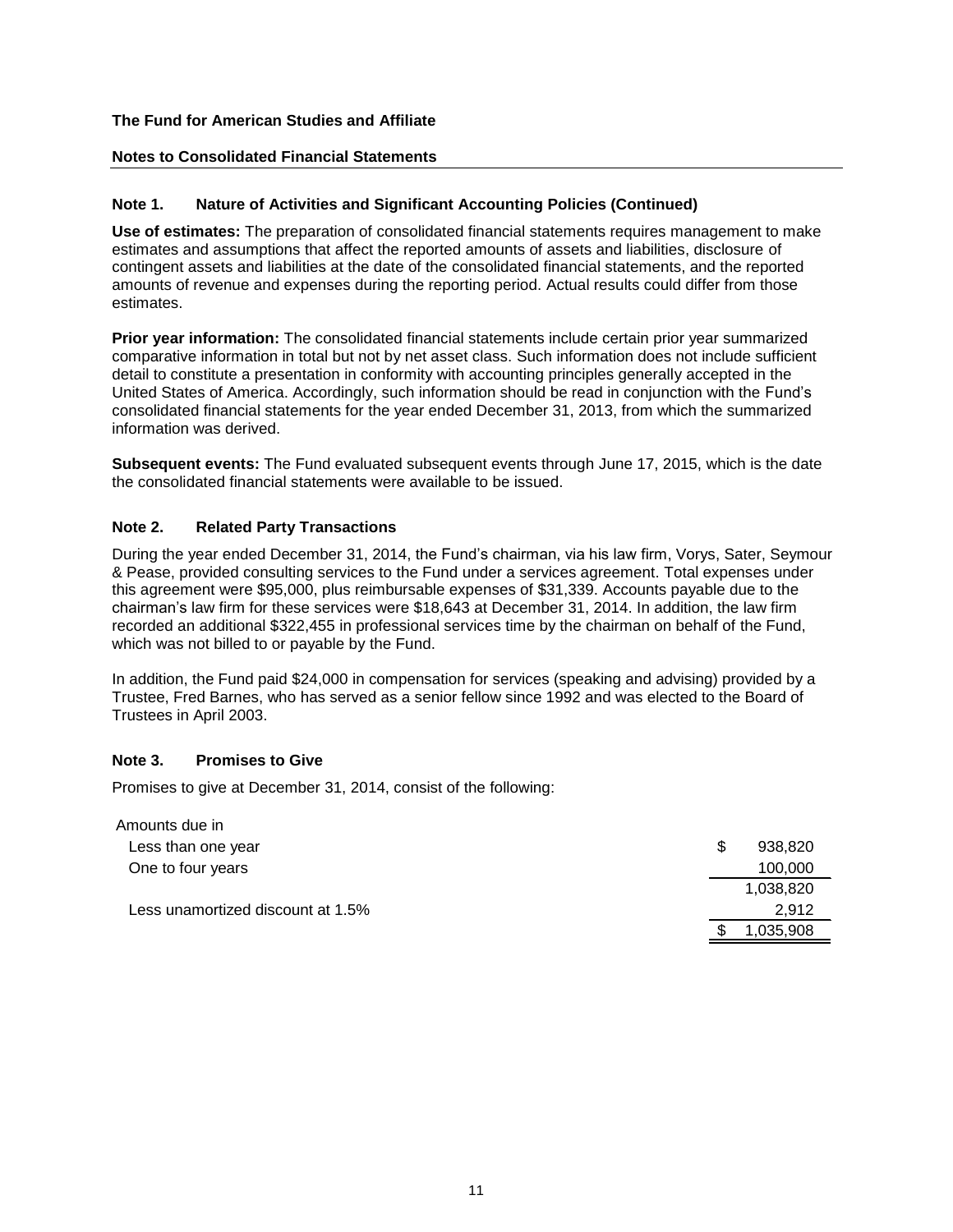#### **Notes to Consolidated Financial Statements**

#### **Note 4. Property and Equipment**

Property and equipment and accumulated depreciation at December 31, 2014, and depreciation expense for the year ended December 31, 2014, are as follows:

|                                                     | Estimated<br>Useful Lives      | Cost                                  | Accumulated<br>Depreciation       | <b>Net</b>                          | Depreciation      |
|-----------------------------------------------------|--------------------------------|---------------------------------------|-----------------------------------|-------------------------------------|-------------------|
| <b>Buildings</b><br>Furniture and equipment<br>Land | 31 years<br>3 to 10 years<br>- | \$4,920,427<br>1,651,772<br>2,327,023 | \$(1,509,162)<br>(1,285,673)<br>۰ | \$3,411,265<br>366,099<br>2,327,023 | 163,163<br>98,878 |
|                                                     |                                | \$8,899,222                           | \$(2,794,835)                     | \$6,104,387                         | 262,041           |

#### **Note 5. Investments**

Investments at December 31, 2014, consist of the following:

| Equity funds                   | \$. | 10.144.828 |
|--------------------------------|-----|------------|
| Fixed income funds             |     | 3,465,818  |
| Cash and money market accounts |     | 1,122,361  |
| Beneficial interest in trust   |     | 38.342     |
| Corporate bonds                |     | 27.165     |
|                                |     | 14,798,514 |

Investment income for the year ended December 31, 2014, consists of the following:

| Interest and dividends                       | S | 187.707  |
|----------------------------------------------|---|----------|
| Management fees                              |   | (18,252) |
|                                              |   | 169.455  |
| Realized and unrealized gains on investments |   | 730,159  |
|                                              |   | 899,614  |

#### **Note 6. Annuities Payable**

The Fund has received annuity gifts, whereby the donors have contributed assets to the Fund in exchange for the right to receive a fixed-dollar annual return during their lifetime.

The fair value of the annuity gifts over the present value of the liabilities for future payments, determined on an actuarial basis, has been recognized as contributions at the dates of the gifts.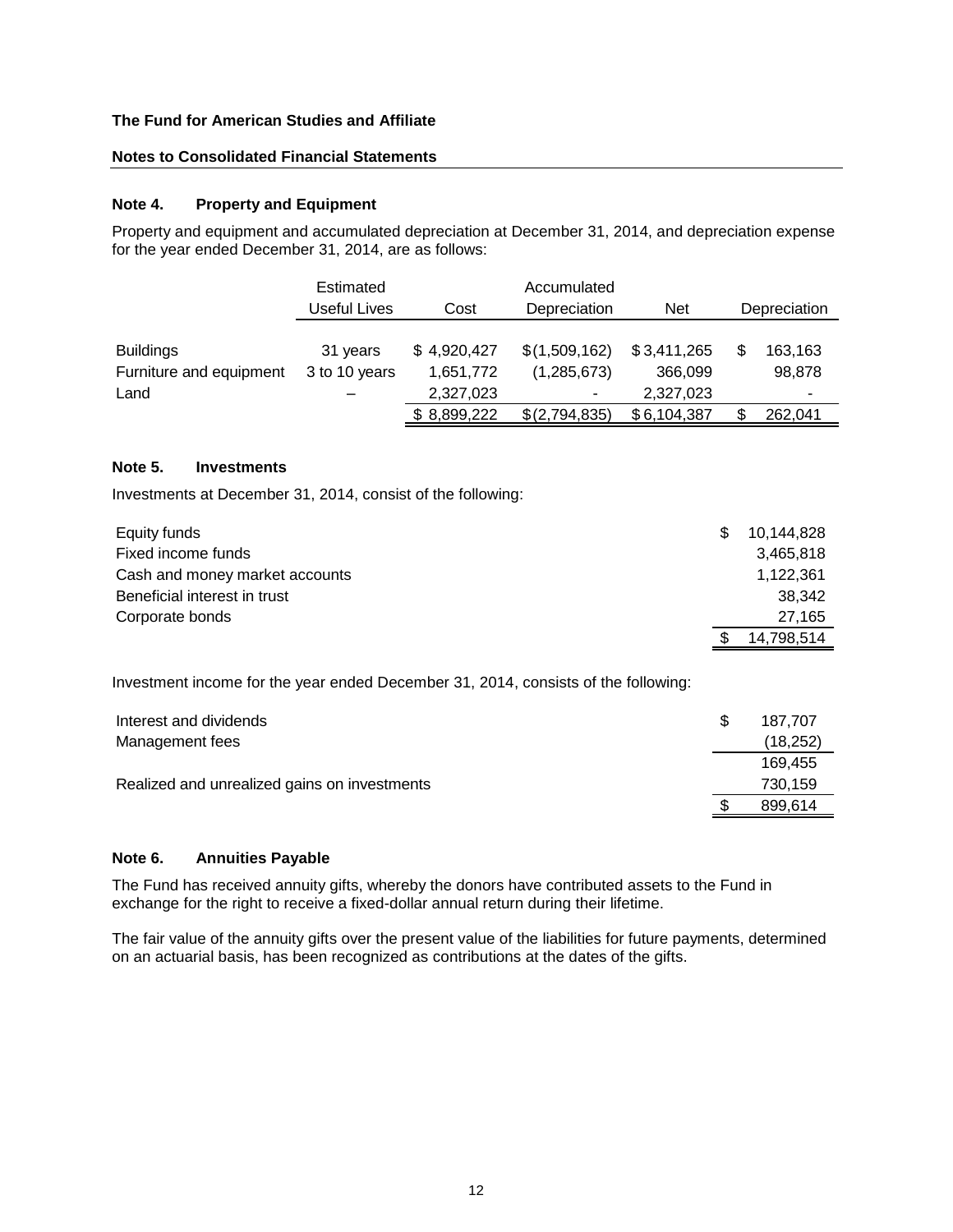#### **Notes to Consolidated Financial Statements**

#### **Note 6. Annuities Payable (Continued)**

The assets and corresponding liabilities (including payments currently due and the present value of the estimated future actuarial liability to annuitants, reported in accounts payable and accrued expenses) of the gift annuity at December 31, 2014, are as follows:

| Investments                                                           | 291.196 |
|-----------------------------------------------------------------------|---------|
| Annuity payable (included with accounts payable and accrued expenses) | 93.120  |

#### **Note 7. Capital Lease Obligations**

The Fund entered into equipment leasing agreements that qualify for capital lease treatment. The aggregate cost and accumulated depreciation of the equipment approximated \$142,200 and \$41,300, respectively, at December 31, 2014, and the depreciation expense of the leased asset amounted to approximately \$28,400 for the year ended December 31, 2014.

Future minimum lease payments remaining are as follows:

Year Ending December 31,

| 2015                                  | \$<br>26,168 |
|---------------------------------------|--------------|
| 2016                                  | 19,320       |
| 2017                                  | 19,320       |
| 2018                                  | 18,382       |
|                                       | 83,190       |
| Less the amount representing interest | (5, 971)     |
|                                       | 77,219       |
|                                       |              |

#### **Note 8. Notes Payable**

The Fund has a \$3,600,000 loan, which was used to purchase a new building. The note bears a fixed annual interest rate of 6.95% through June 14, 2017, with interest-only payable monthly. Principal is due on demand. If the Fund repays any principal prior to the last day of the relevant interest period, the Fund may incur prepayment penalties as imposed by the lender. The note is generally collateralized by all assets of the Fund, not limited to cash and securities held by the financial institution.

The Fund also obtained a \$1.5 million construction demand line of credit to renovate its buildings. The note is generally collateralized by all assets of the Fund, not limited to cash and securities held by the financial institution. The interest rate in effect is the greater of 90-day LIBOR plus 1.50%. LIBOR is the London InterBank Offered Rate for 3, 6, or 12 months (as selected by the Fund). The loan balance at December 31, 2014, was \$1,442,585.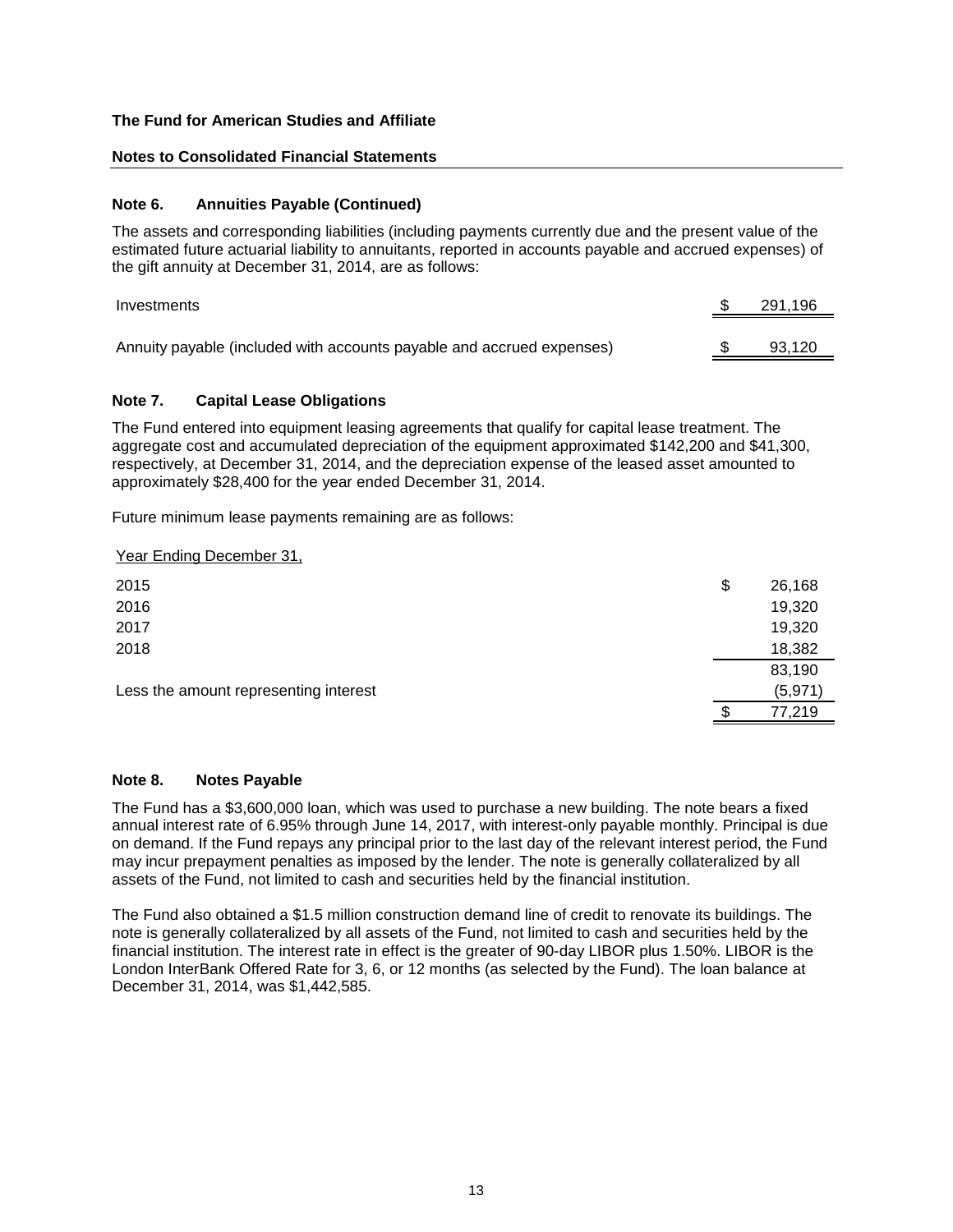#### **Notes to Consolidated Financial Statements**

#### **Note 9. Board Designated Net Assets**

Board designated net assets at December 31, 2014, consist of the following:

| <b>Engalitcheff Endowment Fund</b>               | \$.<br>10,887,627 |
|--------------------------------------------------|-------------------|
| Freedom Center Building Fund                     | 1,678,593         |
| David R. and Corinne Watt Jones Scholarship Fund | 1,027,141         |
| George Viksnins Scholarship Fund                 | 136,320           |
| Manuela Strong Endowment Fund                    | 62,023            |
| Fred Barnes Scholarship Fund                     | 40,315            |
| Steve and Eileen Berlin Scholarship Fund         | 34,502            |
| Don and Martha Sundquist Scholarship Fund        | 31,929            |
| Randal C. Teague Scholarship Fund                | 73,548            |
| Don Lavoie Scholarship Fund                      | 26,221            |
| Kevin Burket Memorial Scholarship Fund           | 41,860            |
| Roger Ream Scholarship Fund                      | 19,646            |
| <b>Other Scholarship Funds</b>                   | 25.960            |
|                                                  | 14,085,685        |

**The endowments' return objective and risk parameters:** The Fund considers all board designated net assets to be quasi-endowments with an objective of capital preservation and purchasing power protection consistent with the promotion of the long-term financial stability of the Fund. Achievement of this goal will be measured over three-year rolling periods, as well as a complete market cycle. The total return of the portfolio over a complete market cycle should exceed inflation by 5%. A strategic asset allocation policy for the portfolio has been established, based on the belief that individual asset classes exhibit differing behavior under various market conditions and that a multi-asset class portfolio will result in a portfolio with superior risk and return characteristics. This strategic plan for investing the portfolio assets has been established with a time horizon of ten years and will be reviewed each year to determine if it should be modified given existing changes in either the Fund's needs or the long-term prospects for the capital markets.

**Spending policy:** The Fund's annual spending is defined as approximately 5% of the trailing 12-quarter (three-year) market value of the quasi-endowment.

A reconciliation of the endowments for the year ended December 31, 2014, is as follows:

| Endowment net assets, beginning of year           | \$15,617,955 |
|---------------------------------------------------|--------------|
| Contributions                                     | 32.814       |
| Investment income                                 | 934.627      |
| Appropriation of endowment assets for expenditure | (1,510,000)  |
| Endowment net assets, end of year                 | \$15,075,396 |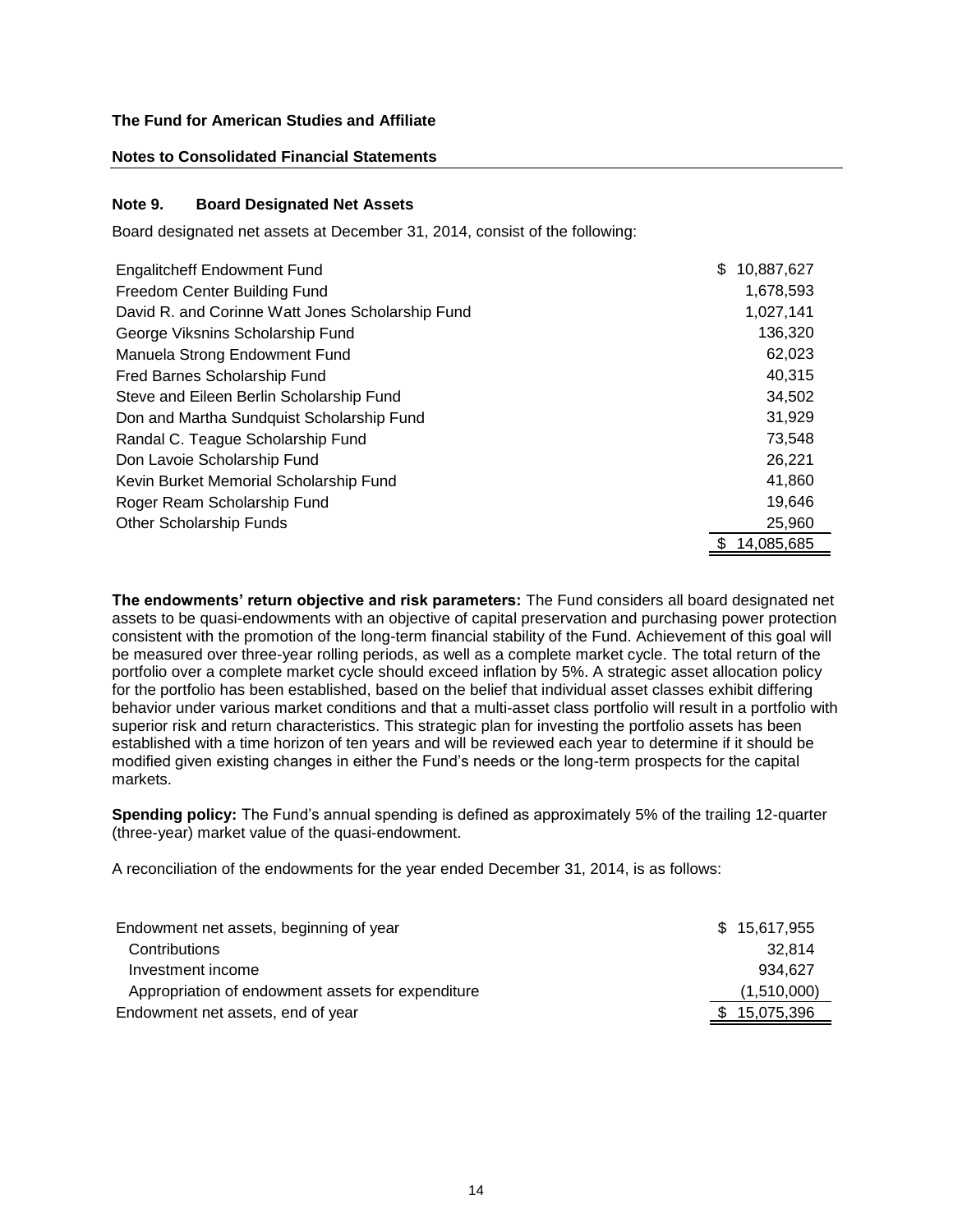#### **Notes to Consolidated Financial Statements**

#### **Note 10. Temporarily Restricted Net Assets**

Temporarily restricted net assets at December 31, 2014, and additions and net assets released from restrictions for the year ended December 31, 2014, consist of the following:

|                                   | <b>Balance</b><br>and |           |            |           |    |                 |              | <b>Balance</b> |
|-----------------------------------|-----------------------|-----------|------------|-----------|----|-----------------|--------------|----------------|
|                                   | December 31,          |           | Investment |           |    |                 | December 31, |                |
|                                   |                       | 2013      |            | Income    |    | <b>Releases</b> |              | 2014           |
| <b>Purpose Restricted</b>         |                       |           |            |           |    |                 |              |                |
| Dixie Davis Scholarship Fund      | \$                    | 94,883    | \$         | 5,483     | \$ | (3,500)         | \$           | 96,866         |
| Patt Patterson Scholarship Fund   |                       | 25,617    |            | 1,754     |    |                 |              | 27,371         |
| Dell Thurmond Woodard Fellowship  |                       | 138,282   |            | 7,757     |    | (8,995)         |              | 137,044        |
| Fred and Georganna Long           |                       |           |            |           |    |                 |              |                |
| Scholarship Fund                  |                       | 342,840   |            | 19,670    |    | (15,000)        |              | 347,510        |
| Hunter Hunt Scholarship Fund      |                       | 175,066   |            | 9,988     |    | (8,600)         |              | 176,454        |
| Ignacy Jan Paderewski Scholarship |                       |           |            |           |    |                 |              |                |
| Fund                              |                       | 71,059    |            | 31,100    |    | (9,995)         |              | 92,164         |
| Reach Your Peak Scholarship Fund  |                       | 29,730    |            | 1,783     |    |                 |              | 31,513         |
| James Mrazek Scholarship Fund     |                       | 180,859   |            | 10,309    |    | (9,043)         |              | 182,125        |
| Alan and Rella Bates Scholarship  |                       |           |            |           |    |                 |              |                |
| Fund                              |                       | 181,611   |            | 27,515    |    | (5,700)         |              | 203,426        |
| David Martin Scholarship Fund     |                       | 55,167    |            | 8,445     |    | (2,758)         |              | 60,854         |
| Other scholarships                |                       | 579,026   |            | 1,739,723 |    | (1,497,640)     |              | 821,109        |
| Eben Tisdale Fellowship           |                       | 377,413   |            | 45,386    |    | (44, 975)       |              | 377,824        |
| Neal B. Freeman Lecture Fund      |                       |           |            | 100,000   |    |                 |              | 100,000        |
| FTE Programs                      |                       | 280,300   |            | 546,267   |    | (398, 800)      |              | 427,767        |
| <b>Time Restricted</b>            |                       |           |            |           |    |                 |              |                |
| Promises to give                  |                       | 12,509    |            | 200,000   |    | (20, 441)       |              | 192,068        |
|                                   | \$                    | 2,544,362 | \$         | 2,755,180 | \$ | (2,025,447)     | \$           | 3,274,095      |

#### **Note 11. Permanently Restricted Net Assets**

Permanently restricted net assets are subject to donor-imposed restrictions requiring that the principal be invested in perpetuity. Permanently restricted net assets at December 31, 2014, consisted of a splitinterest agreement called the H.L. Harris Endowment (the Endowment). George Mason University holds the assets of the Endowment in an agency capacity for the sole benefit of the Fund. The value of the Endowment was \$38,342 at December 31, 2014.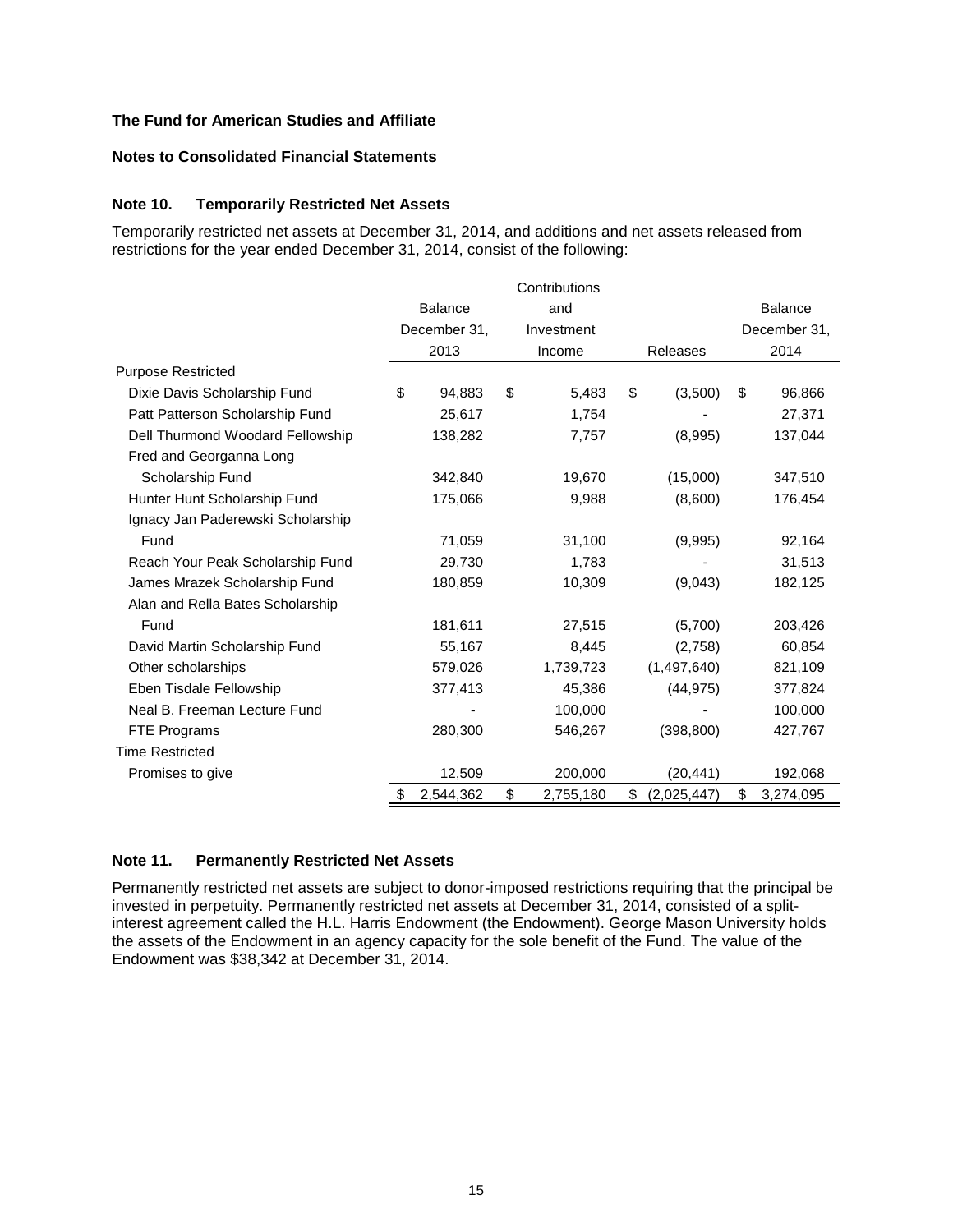#### **Notes to Consolidated Financial Statements**

#### **Note 12. Commitments**

Year Ending December 31,

The Fund has entered into a lease agreement for student housing space through July 2016. The future minimum lease payments under the operating lease agreements are as follows:

| ___  |               |
|------|---------------|
| 2015 | \$<br>736,045 |
| 2016 | 247,359       |
|      | \$<br>983,404 |

The Fund also entered into an agreement with a University, effective October 2012, for three years to collaborate with the Fund on the delivery of high quality courses in the arts and humanities. This contract required the Fund to advance \$450,000 to cover start-up costs, etc. This advance was reduced during the year by \$200,000; \$250,000 will remain on deposit with the University throughout the term of the agreement.

#### **Note 13. Retirement Plan**

TFAS' employees are eligible to participate in The Fund for American Studies Defined Contribution and Retirement Plan (the Plan), as long as they are salaried employees. Employees can make voluntary taxdeferred contributions up to specified limits. The Fund matches 100% of the first 3% of salary deferred and 50% of the next 2% of salary deferred, after the employee completes one year of service. In addition, the Fund makes an employer-elected contribution to employees. The Fund's total contribution to the Plan was \$70,437 for the year ended December 31, 2014.

TFAS also established a 457(b) deferred compensation plan for its President in 2011. No contributions were made for the year ended December 31, 2014.

FTE maintains a retirement plan (the FTE Plan), under Internal Revenue Section 403(b), that is available to all active employees of FTE. FTE contributes to the FTE Plan at a rate of 10% of the employee's total compensation. Total contributions to the FTE Plan charged to expense were \$49,077 for the year ended December 31, 2014.

#### **Note 14. Fair Value Measurements**

The Fund follows the Fair Value Measurement Topic of the ASC. This topic establishes a single authoritative definition of fair value, sets out a framework for measuring fair value, and requires additional disclosures about fair value measurements. The topic applies to all assets and liabilities that are being measured and reported on a fair value basis. The topic requires new disclosure that establishes a framework for measuring fair value in GAAP and expands disclosure about fair value measurements. This topic enables the reader of the financial statements to assess the inputs used to develop those measurements by establishing a hierarchy for ranking the quality and reliability of the information used to determine fair values. The topic requires that assets and liabilities carried at fair value be classified and disclosed in one of the following three categories:

- Level 1 Quoted market prices in active markets for identical assets or liabilities.
- Level 2 Observable market-based inputs or unobservable inputs corroborated by market data.
- Level 3 Unobservable inputs that are not corroborated by market data.

In determining the appropriate levels, the Fund performs a detailed analysis of the assets and liabilities that are subject to the topic. At each reporting period, all assets and liabilities for which the fair value measurement is based on significant unobservable inputs are classified as Level 3.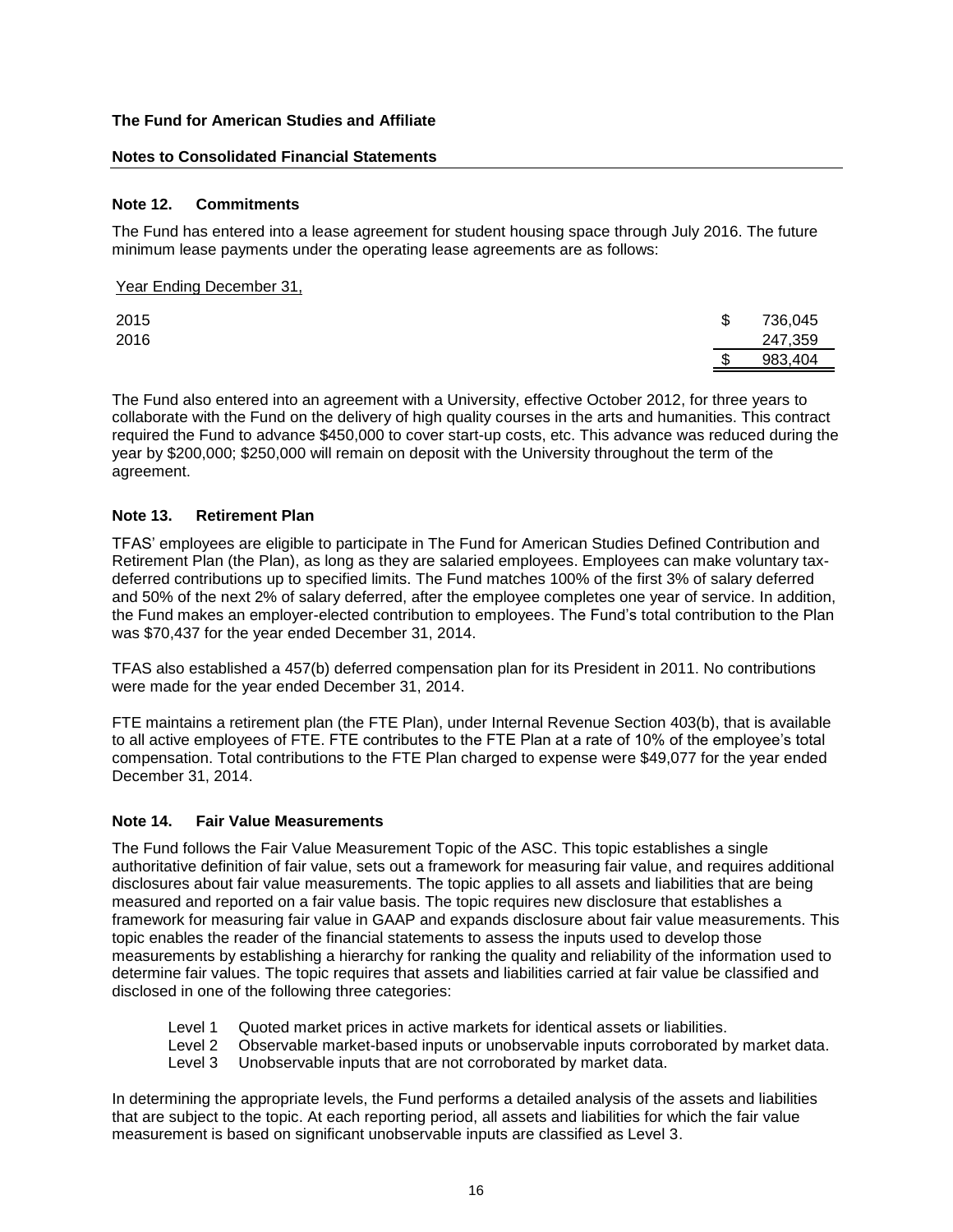## **Notes to Consolidated Financial Statements**

#### **Note 14. Fair Value Measurements (Continued)**

The table below presents the balances of assets and liabilities measured at fair value on a recurring basis by level within the hierarchy at December 31, 2014:

|                                     | Total            |    | Level 1      |    | Level 2 |    | Level 3 |  |
|-------------------------------------|------------------|----|--------------|----|---------|----|---------|--|
| <b>Financial Assets</b>             |                  |    |              |    |         |    |         |  |
| Equity securities:                  |                  |    |              |    |         |    |         |  |
| Large Blend                         | \$<br>8,036,311  | \$ | 8,036,311    | \$ |         | \$ |         |  |
| Foreign Large Blend                 | 857,684          |    | 857,684      |    |         |    |         |  |
| Mid-Cap Blend                       | 615,310          |    | 615,310      |    |         |    |         |  |
| Pacific/Asia ex-Japan Stk           | 391,758          |    | 391,758      |    |         |    |         |  |
| Large Growth                        | 88,445           |    | 88,445       |    |         |    |         |  |
| <b>Financial securities</b>         | 65,071           |    | 65,071       |    |         |    |         |  |
| Moderate Allocation                 | 26,496           |    | 26,496       |    |         |    |         |  |
| Large Value                         | 22,923           |    | 22,923       |    |         |    |         |  |
| Foreign Large Growth                | 21,694           |    | 21,694       |    |         |    |         |  |
| Mid-Cap Growth                      | 11,080           |    | 11,080       |    |         |    |         |  |
| Small Growth                        | 8,056            |    | 8,056        |    |         |    |         |  |
|                                     | 10,144,828       |    | 10,144,828   |    |         |    |         |  |
| <b>Fixed Income Securities</b>      |                  |    |              |    |         |    |         |  |
| Ultrashort bond                     | 2,612,553        |    | 2,612,553    |    |         |    |         |  |
| Intermediate term bond              | 819,678          |    | 819,678      |    |         |    |         |  |
| Short term bond                     | 33,587           |    | 33,587       |    |         |    |         |  |
| Corporate bonds (a)                 | 27,165           |    |              |    | 27,165  |    |         |  |
|                                     | 3,492,983        |    | 3,465,818    |    | 27,165  |    |         |  |
|                                     |                  |    |              |    |         |    |         |  |
| Money Market Accounts               | 1,122,361        |    | 1,122,361    |    |         |    |         |  |
| <b>Beneficial Interest in Trust</b> | 38,342           |    |              |    |         |    | 38,342  |  |
|                                     | \$<br>14,798,514 |    | \$14,733,007 | \$ | 27,165  | \$ | 38,342  |  |
| <b>Financial Liabilities</b>        |                  |    |              |    |         |    |         |  |
| Deferred compensation               | \$<br>38,782     | \$ |              | \$ | 38,782  | \$ |         |  |
|                                     |                  |    |              |    |         |    |         |  |

(a) Based on its analysis of the nature and risk of these investments, the Fund has determined that presenting them as a single class is appropriate.

Equity securities, multi-strategy bond funds and money market accounts are classified as Level 1 instruments, as they are actively traded on public exchanges. Corporate bonds are priced based on their stated interest rates and quality ratings. The interest and quality ratings are observable at commonly quoted intervals for the full term of the instruments, and are therefore, considered Level 2 items. The Fund's deferred compensation is based on observable inputs of the related assets and is, therefore, considered a Level 2 item.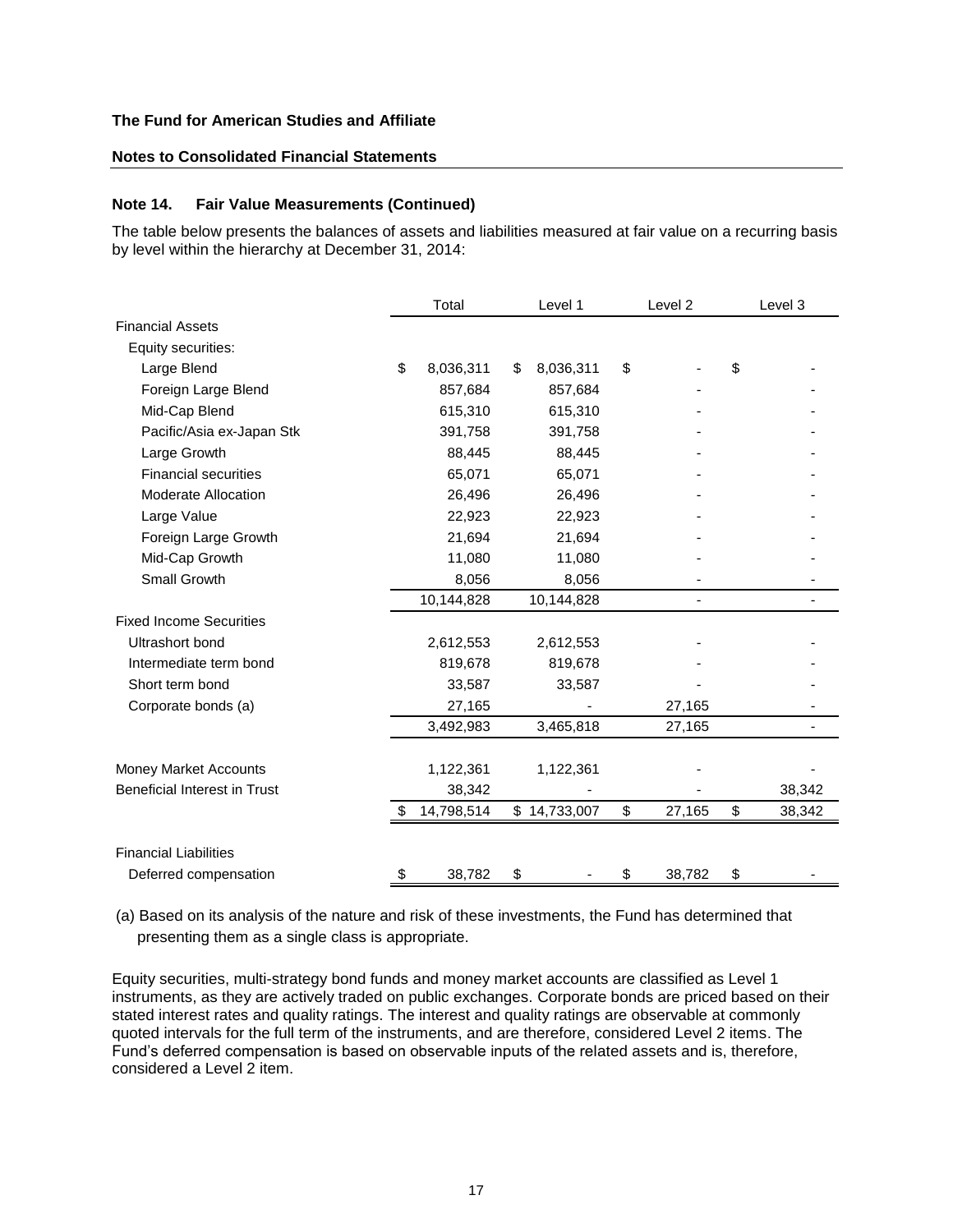

**Independent Auditor's Report on the Supplementary Information**

To the Board of Trustees The Fund for American Studies Washington, D.C.

We have audited the consolidated financial statements of The Fund for American Studies and Affiliate (the Fund) as of and for the year ended December 31, 2014, and have issued our report thereon, which contained an unmodified opinion on those consolidated financial statements. See pages 1 and 2. Our audit was conducted for the purpose of forming an opinion on the consolidated financial statements as a whole.

The consolidating information is presented for purposes of additional analysis rather than to present the financial position and results of activities of the individual entities and is not a required part of the consolidated financial statements. Such information is the responsibility of management and was derived from and relates directly to the underlying accounting and other records used to prepare the consolidated financial statements. The consolidating information has been subjected to the auditing procedures applied in the audit of the consolidated financial statements and certain additional procedures, including comparing and reconciling such information directly to the underlying accounting and other records used to prepare the consolidated financial statements or to the consolidated financial statements themselves, and other additional procedures in accordance with auditing standards generally accepted in the United States of America. In our opinion, the information is fairly stated in all material respects in relation to the consolidated financial statements as a whole.

McGladrey LLP

Washington, D.C. June 17, 2015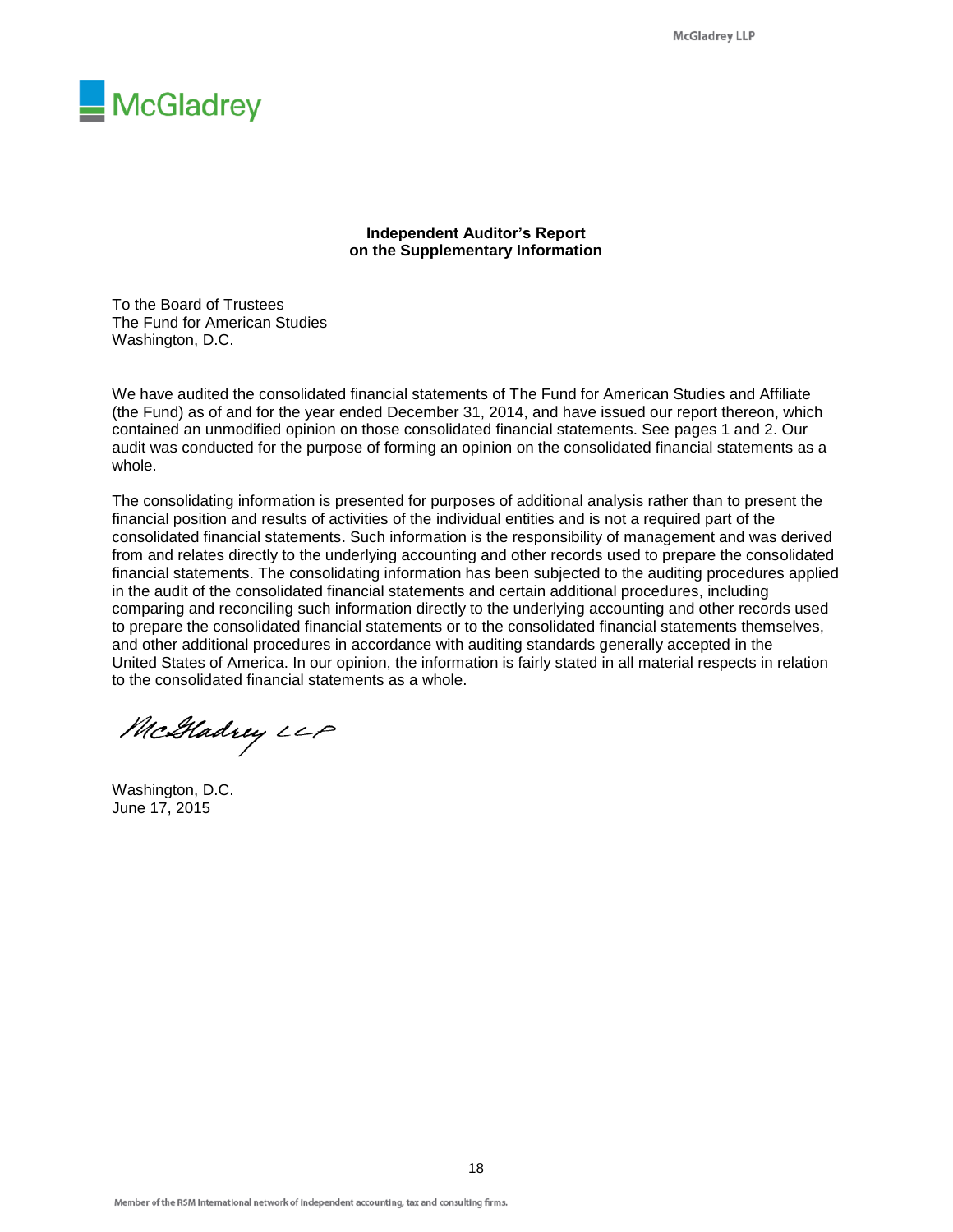# **Consolidating Balance Sheet December 31, 2014**

|                                                  | <b>TFAS</b>   | <b>FTE</b>      | Eliminations    | Total              |
|--------------------------------------------------|---------------|-----------------|-----------------|--------------------|
| <b>Assets</b>                                    |               |                 |                 |                    |
| Cash and Cash Equivalents                        | \$<br>374,889 | \$<br>1,127,237 | \$              | \$<br>1,502,126    |
| <b>Accounts Receivable</b>                       | 192,537       | 22,697          | (69, 945)       | 145,289            |
| Promises to Give, Net                            | 621,372       | 414,536         |                 | 1,035,908          |
| <b>Prepaid Expenses</b>                          | 254,865       | 51,200          |                 | 306,065            |
| Property and Equipment, Net                      | 6,080,564     | 23,823          |                 | 6,104,387          |
| Investments                                      | 14,733,485    | 65,029          |                 | 14,798,514         |
| Deposits                                         | 250,000       |                 |                 | 250,000            |
| Cash Surrender Value - Life Insurance            | 22,999        |                 |                 | 22,999             |
|                                                  | \$22,530,711  | \$<br>1,704,522 | \$ (69, 945)    | \$<br>24, 165, 288 |
|                                                  |               |                 |                 |                    |
|                                                  |               |                 |                 |                    |
| <b>Liabilities and Net Assets</b><br>Liabilities |               |                 |                 |                    |
| Accounts payable and accrued expenses            | \$<br>348,345 | \$<br>280,196   | \$ (69, 945)    | \$<br>558,596      |
| Deferred revenue                                 | 99,055        |                 |                 | 99,055             |
| Capital lease obligations                        | 70,371        | 6,848           |                 | 77,219             |
| Notes payable                                    | 5,042,585     |                 |                 | 5,042,585          |
|                                                  | 5,560,356     | 287,044         | (69, 945)       | 5,777,455          |
| <b>Net Assets</b>                                |               |                 |                 |                    |
| Unrestricted                                     |               |                 |                 |                    |
| Undesignated                                     |               | 989,711         |                 | 989,711            |
| Board designated                                 | 14,085,685    |                 |                 | 14,085,685         |
|                                                  | 14,085,685    | 989,711         |                 | 15,075,396         |
| Temporarily restricted                           | 2,846,328     | 427,767         |                 | 3,274,095          |
| Permanently restricted                           | 38,342        |                 |                 | 38,342             |
|                                                  | 16,970,355    | 1,417,478       |                 | 18,387,833         |
|                                                  | \$22,530,711  | \$<br>1,704,522 | \$<br>(69, 945) | \$<br>24, 165, 288 |